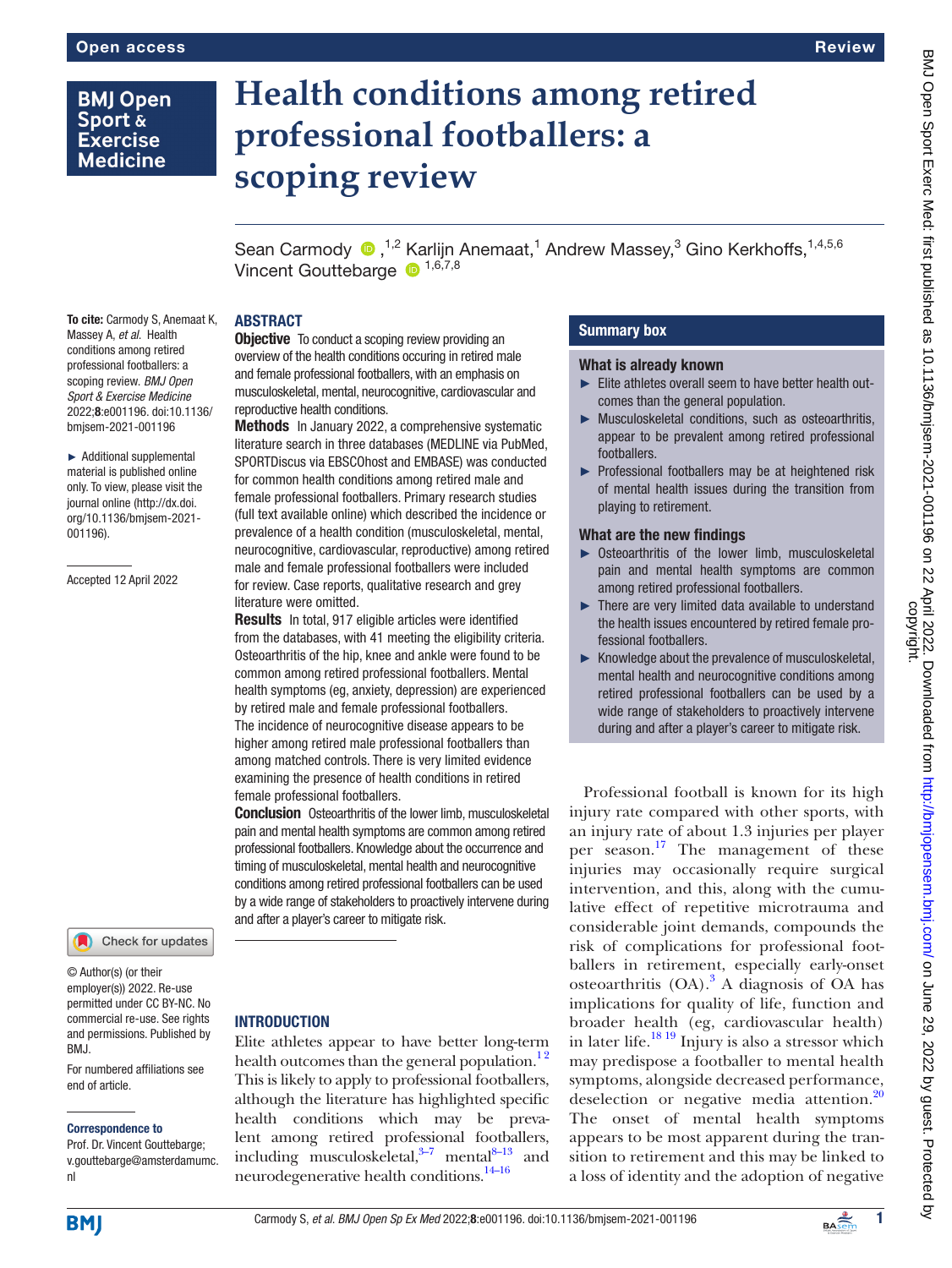lifestyle behaviours (eg, alcohol excess).<sup>9</sup> Retirement is likely to lead to reduced physical activity levels by former professional footballers and this, coupled with the aforementioned issues, may have implications for cardio-vascular health.<sup>[21](#page-14-4)</sup>

In recent years, significant attention has been given to the relationship between contact sport, concussion and subsequent neurodegenerative disease. $22-24$  With specific reference to professional football, the repetitive subconcussive effects of 'heading' is feared to place players at greater risk of conditions such as dementia in later life, although the evidence for this is limited. $^{25}$  Initiatives to improve the management of concussion in football are underpinned by a desire to protect player welfare long-term.<sup>26</sup>

The increasing participation of women in sport, especially professional football, has seen a much needed emphasis placed on understanding the influence of sex hormones and the menstrual cycle in female athlete health and performance.<sup>27</sup> Nevertheless, the research appears limited with respect to understanding the long-term reproductive health status of professional female footballers.<sup>28</sup>

Professional football is a highly rewarding career in many instances, and the long-term health benefits of the associated physical activity is undisputed. There is a growing evidence base examining long-term health issues in retired professional footballers, and this has focused on musculoskeletal and mental health issues—although neurodegenerative, cardiovascular and reproductive health may be avenues worth understanding further. Through better understanding, the potential influence of a career in professional football on players' longterm health, a wide range of stakeholders may be better informed to intervene proactively during and after a player's career in order to mitigate the risk of these conditions—without detracting from the spectacle of the sport. No scoping review, to our knowledge, has examined the extent of health conditions commonly afflicting professional footballers on retirement. A scoping review of this nature may guide the work of policymakers and other stakeholders, and inform research policy. Therefore, the aim of this study was to conduct a scoping review providing an overview of the health conditions occurring in retired male and female professional footballers, with an emphasis on musculoskeletal, mental, neurocognitive, cardiovascular and reproductive health conditions.

### **METHODS**

### Search strategy

The protocol for this scoping review was established by combining the guidelines of the PRISMA Extension for Scoping Reviews (PRISMA—ScR) with a method outlined by Peters *et al.*<sup>[29 30](#page-14-10)</sup> The final protocol was not published in advance but can be requested from the corresponding author.

In January 2022, a systematic search was carried out in the databases MEDLINE (via PubMed), SPORTDiscus (via EBSCOhost) and EMBASE. Search strategies were tailored according to the database being examined. The

keywords (and synonyms) common to both databases were 'football/soccer', 'retired' and 'health conditions'. For each category of health conditions examined, the keywords searched in both databases consisted of 'musculoskeletal system', 'cardiovascular system', 'psychological disorders', 'neurocognitive disorders' and 'reproductive system'. For MEDLINE, the MeSH terms of the different keywords were used where suitable. For synonyms and key words in both databases, the title and/or abstract rather than text word to ensure that the search terms returned were the primary focus of the article. The Boolean command 'OR' was used in between synonyms and in between the different categories of health conditions. The Boolean command 'AND' was used to combine the keywords (and synonyms) with each other. A more detailed overview of the search strategies used for MEDLINE, SPORTDiscus and EMBASE is outlined in the [online supplemental appendix](https://dx.doi.org/10.1136/bmjsem-2021-001196) of the article.

### Inclusion criteria

The following inclusion criteria were defined:

- 1. Primary research studies which included prospective and retrospective studies, cross-sectional studies and case-control studies which aim to describe the prevalence of health conditions in a given population.
- 2. Studies published in peer-reviewed journals whose full-text was available online.
- 3. Studies written in English, French or Dutch.
- 4. Retired professional male and/or professional female football players included in the study population.
- 5. Studies which described the incidence or prevalence of health conditions related to the health categories of interest, that is, musculoskeletal, cardiovascular, neurocognitive, psychological, reproductive.
- The following exclusion criteria were defined:
- 1. Case reports and qualitative research.
- 2. Grey literature, including conference proceedings (eg, poster presentations), annual reports, dissertations, unpublished and ongoing trials.

Duplicate articles returned in both searches were removed and the criteria stated above applied to the eligible articles. Articles were initially included based on the information detailed in the title and abstract and subsequent retrieval of the full text to confirm the basis for their inclusion. Two independent reviewers carried out this process. In circumstances where there was discordance, consensus was sought through the input of a third reviewer. Finally, reference lists for each of the studies included were assessed to ensure no relevant articles were omitted. Forward and backward citation tracking provided further reassurance that all of the relevant articles were included in the review.

### Data-charting

A data-charting form was created by the research team in order to display the key data to extract from the selected articles. Topics that were included in the form were: article information (author, year of publication, country of origin),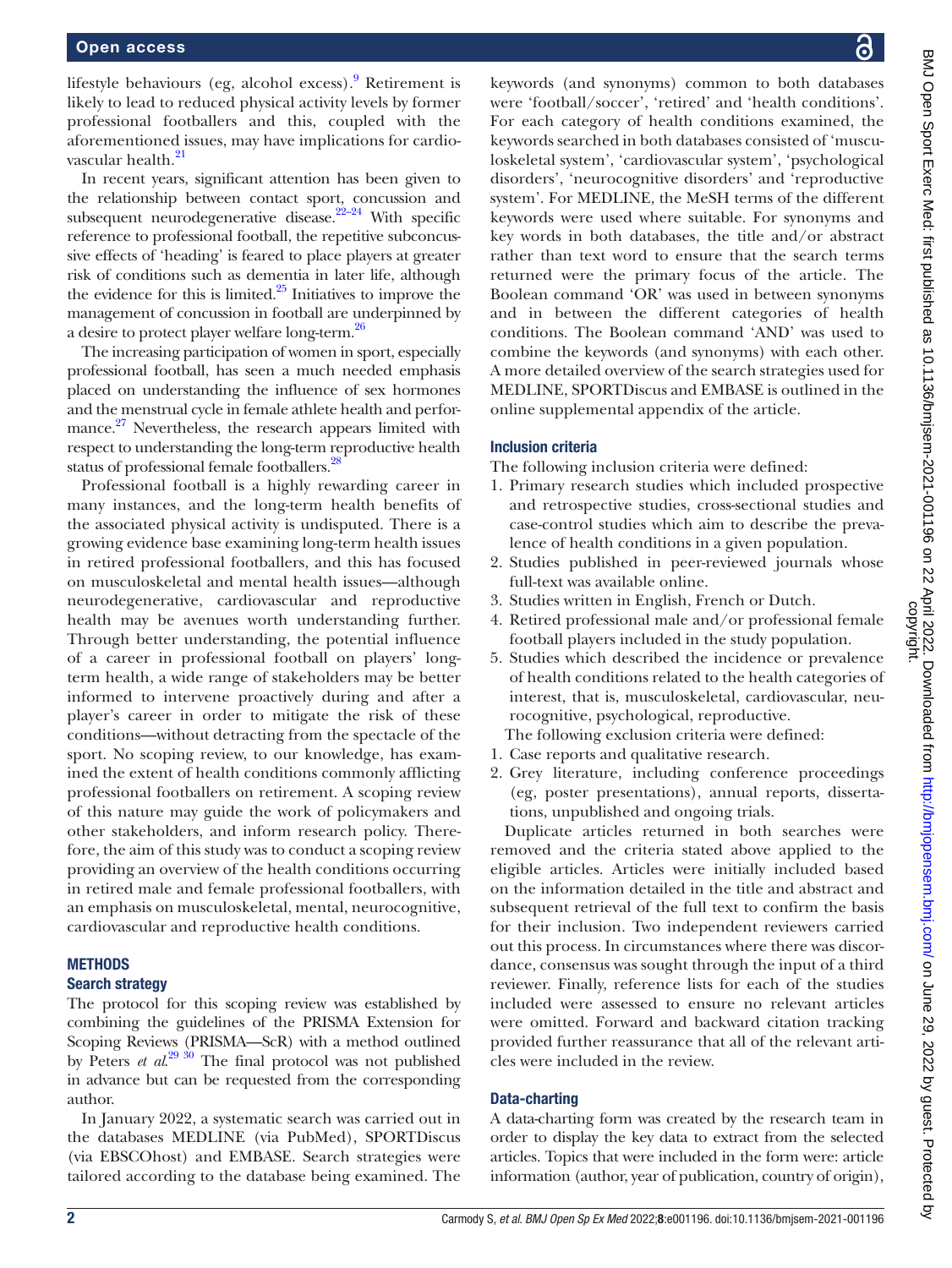purpose of the study, demographics of the study population, study design, category of health condition under study (cardiovascular, musculoskeletal, neurocognitive, psychological, reproductive), assessment method of the health condition under study and the incidence and/or prevalence of the health condition discussed. The data extraction was performed by two of the aforementioned individual reviewers—in circumstances where there was differing data submitted between reviewers, this was resolved by the contribution of a third reviewer.

### RESULTS

### Search strategy

We identified a total of 917 eligible articles, a figure which was reduced to 97 once duplicates were removed and the inclusion criteria were applied to titles and abstracts. This number reduced further to 33 once the inclusion criteria were applied to the full texts of each article. Prior to fulltext analysis, an estimated 15 articles were excluded as they were written in a language other than those specified in the inclusion criteria. Sixty-one articles were excluded as they did not study the target population, or they did not report on a relevant health condition. Two articles were excluded as they included a duplicate data set with another study already included. A further study was removed as it did not report the results related to the health outcome in question. The reference check and citation tracking of the included articles resulted in eight additional relevant studies. Ultimately, a total of 41 studies were included in our scoping review. Several studies included in the final review reported on health conditions from more than one of the relevant health categories. The flowchart in [figure](#page-2-0) 1 displays the search procedure conducted in our study. Twenty-five of the included studies had incomplete data for data-charting. The authors for 16 of the 25 studies (ie, where a correspondence



<span id="page-2-0"></span>

email address was provided) were contacted to obtain the additional data. Two authors replied, but neither of them could provide any information on the missing data for their respective studies.

### Musculoskeletal health conditions

Twenty-eight articles retrieved from the search focused on outcomes pertaining to musculoskeletal health in retired professional footballers (all studies presenting prevalence rates). Twenty-six of these studies featured retired male professional footballers, and two of these examined health conditions in retired female professional footballers. The musculoskeletal conditions and presentations assessed included OA of various joints of the lower limb, joint pain, back pain and deformities of the lumbar and cervical spine. The key data from the 29 studies are outlined in [table](#page-3-0) 1.

The prevalence rate of knee OA in retired male professional football players was found in 15 articles to range from 9% to  $80\%$ .<sup>[3–5 31–42](#page-13-1)</sup> Hip OA was reported on in 12 articles and the prevalence was found to range from 2% to 14% in the majority of studies, with one study showing a prevalence of hip OA as high as  $50\%$ .<sup>433 36 43</sup> Five studies investigated the prevalence of ankle OA and found it ranged from  $4\%$  to  $12\%$ .<sup>433</sup> 444<sup>5</sup> Only one study found a higher prevalence of OA in the control group compared with the group of retired professional footballers. $41$  The method used to diagnose OA in various limb joints differed across studies, with some relying on clinical assessment, or imaging findings, or in some cases through self-reporting by study participants—or in some instances, a combination of methods.

Knee pain was reported by 37%–52% of retired male professional football players, $45$  and hip pain was found in 13% of this cohort.  $34 \text{ \AA}$  $34 \text{ \AA}$  Radiological abnormalities in the lumbar spine, specifically osteophytosis, ranged from 24% to 51% with the highest prevalence of osteophytosis at level L4 and the lowest at level L2. $^{46}$  Spinal issues were identified in one study, with 58% of retired players having reduced motion of the cervical spine, 21% of players having a history of cervical pain or stiffness and 33% of players having slight to moderate scoliosis.[47](#page-14-14)

Two studies included retired female professional footballers and assessed the prevalence of knee OA and ankle OA, knee and back pain in this population. Knee OA ranged from 14% to  $60\%$ .<sup>748</sup> Based on a questionnaire distributed to retired female professional footballers, 7% reported a diagnosis of ankle OA.<sup>48</sup> The same study identified that  $47\%$ of the retired female professional players had knee problems, with 9% suffering with severe knee pain. Additionally, 47% of the same cohort had back issues of some description, with 9% experiencing severe back pain.

### Mental health conditions

Mental health symptoms were assessed in 9 out of the 41 articles included in this scoping review (all but one study presenting prevalence rates). Only one of the nine Figure 1 PRISMA flow diagram for the scoping review. articles examined issues exclusively in retired female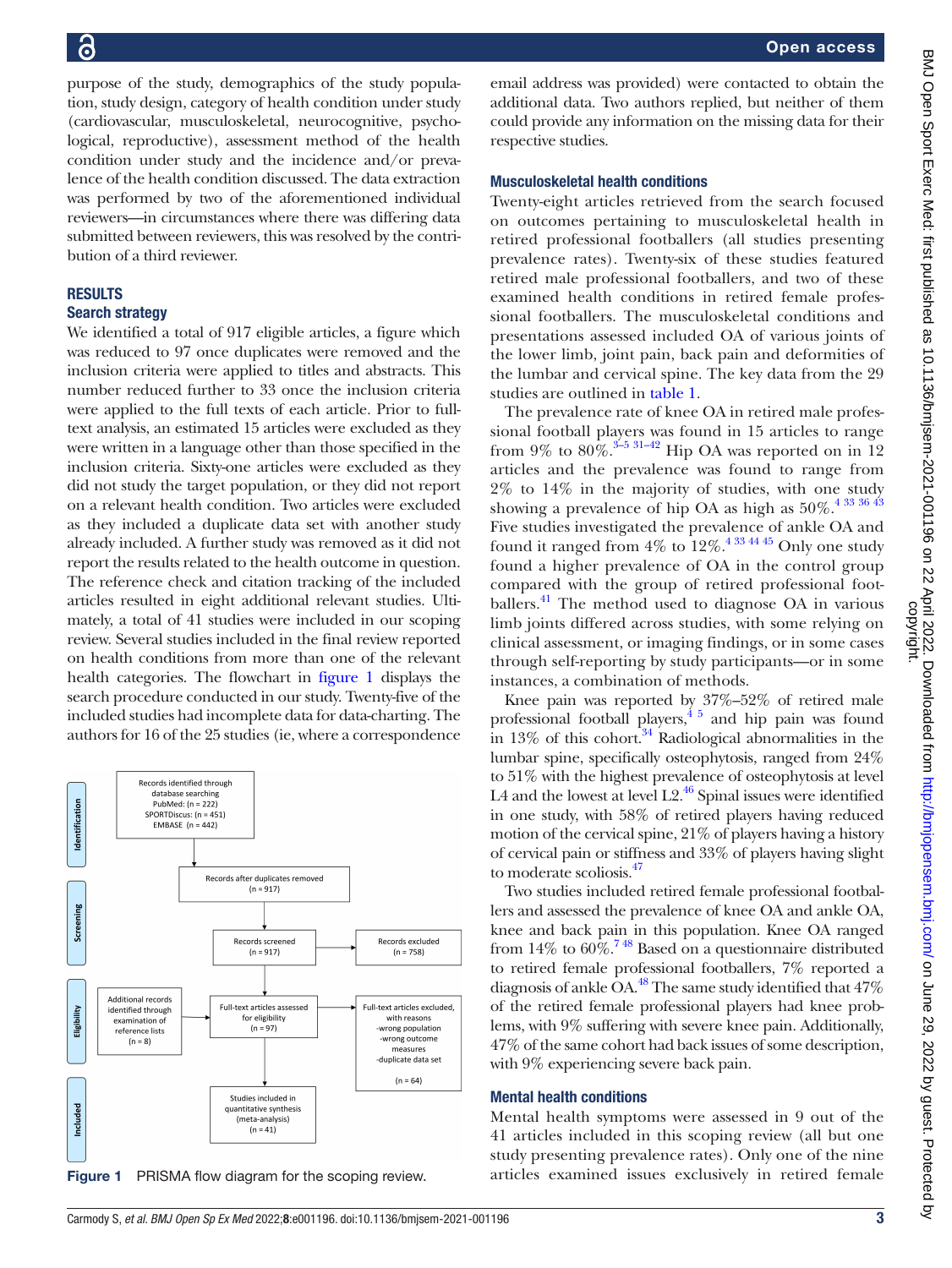<span id="page-3-0"></span>

| Table <sub>1</sub>                                                                         |                                                                                | Musculoskeletal health conditions in former professional football players: data extraction from included studies                                                                                                         |                                                  |                                                                                                                                                     |                                                                                                                                                                                                                                                                                                                                                                                                                                                                                                                 |
|--------------------------------------------------------------------------------------------|--------------------------------------------------------------------------------|--------------------------------------------------------------------------------------------------------------------------------------------------------------------------------------------------------------------------|--------------------------------------------------|-----------------------------------------------------------------------------------------------------------------------------------------------------|-----------------------------------------------------------------------------------------------------------------------------------------------------------------------------------------------------------------------------------------------------------------------------------------------------------------------------------------------------------------------------------------------------------------------------------------------------------------------------------------------------------------|
| year of publication, reference<br>number, country of origin)<br>Article details (Author(s) | Study demographics                                                             | Study design and purpose                                                                                                                                                                                                 | Health condition(s)                              | Assessment method(s)                                                                                                                                | Outcome                                                                                                                                                                                                                                                                                                                                                                                                                                                                                                         |
| Arliani et al, 2014 <sup>5</sup><br>(Brazil)                                               | A=45.67 (SD 5.91)<br>R=not provided<br>$C=14.89$ years<br>G=male<br>$N=27$     | To compare the prevalence of osteoarthritis<br>among a group of soccer players and non-<br>Cross-sectional study<br>professional athletes.                                                                               | Knee OA                                          | Quantification of pain through<br>VAS, knee radiographs<br>KOOS subjective<br>SF-36, knee MRI<br>questionnaire,                                     | 66.6% knee OA in non-dominant knee (controls: 43.3%)<br>66.6% knee OA in dominant knee (controls: 46.7%)                                                                                                                                                                                                                                                                                                                                                                                                        |
| Armenis et al, 2011 <sup>44</sup><br>(Greece)                                              | A=49.8 (SD 7.4)<br>R=not provided<br>$C = 8 - 10$ years<br>G=male<br>$N = 150$ | To compare OA ankle findings in retired Greek<br>professional footballers with those in the<br>Cross-sectional study<br>general population.                                                                              | Foot and ankle<br>$\delta$                       | examinations, radiographs<br>Questionnaire, clinical                                                                                                | 8.8% radiographic OA (controls: 3.7%)<br>4.1% clinical OA (controls: 3.56%)                                                                                                                                                                                                                                                                                                                                                                                                                                     |
| Chantraine, 1985 <sup>31</sup><br>(Switzerland)                                            | R=not provided<br>$C = 6 - 15$ years<br>$A=40-74$<br>G=male<br>$N=81$          | previous meniscectomy and the presence of<br>investigate a relationship between limb axis,<br>group of retired former footballers and to<br>To examine the presence of knee OA in a<br>Cross-sectional study<br>$\delta$ | Knee OA                                          | Clinical examination,<br>radiographs                                                                                                                | 2% clinical signs, but no radiographic evidence of knee OA<br>17% clinical and radiographic evidence of knee OA<br>56% radiographic signs of knee OA<br>20% clinical signs of knee OA                                                                                                                                                                                                                                                                                                                           |
| Drawer and Fuller, 2001 <sup>4</sup><br>(UK)                                               | A=47.6 (SD 13.2)<br>C=not provided<br>R=not provided<br>G=male<br>$N = 185$    | the lower limb joints<br>To quantify the prevalence of osteoarthritis<br>of players retired from English professional<br>and the severity of pain in<br>Cross-sectional study<br>soccer.                                 | OA, hip OA, knee<br>OA, ankle OA                 | Questionnaire                                                                                                                                       | 32% medically diagnosed with OA in at least one of the lower limb<br>80% at least minor joint pain in at least one lower extremity joint<br>19.0% diagnosed with knee OA of the right knee<br>5.7% diagnosed with ankle OA of the right ankle<br>21.3% diagnosed with knee OA of the left knee<br>6.3% diagnosed with ankle OA of the left ankle<br>1.7% diagnosed with hip OA of the right hip<br>4.0% diagnosed with hip OA of the left hip<br>during one or more daily activities<br>37% knee pain<br>ioints |
| Elleuch et al, 2008 <sup>32</sup><br>(France)                                              | A=49.2 (SD 3.8)<br>$C=10.7$ (SD 4.6)<br>G=male<br>$R = 220$<br>$N = 50$        | knee osteoarthritis<br>in a group of former professional footballers<br>with comparison to a control group.<br>To study the prevalence of<br>Case-control study                                                          | Knee OA, knee<br>pain, knee<br>disability        | radiographs, KL radiological<br>assessment using Arabic<br>examination, functional<br>Lequesne index, knee<br>Questionnaire, knee<br>classification | 80% radiographic OA (controls: 68%)<br>12% knee disability (controls: 46%)<br>12% knee pain (controls 34%)                                                                                                                                                                                                                                                                                                                                                                                                      |
| Fernandes et al, 2018 <sup>3</sup><br>S)                                                   | C=not provided<br>R=not provided<br>$A=59$ (SD 11.7)<br>G=male<br>$N = 1207$   | RKOA, TKR and associated risk factors in male<br>ex-professional footballers compared with men<br>in the general population (comparison group)<br>To determine the prevalence of knee pain,<br>Case-control study        | Knee pain, knee<br>OA, total knee<br>replacement | Questionnaire, knee<br>radiographs                                                                                                                  | 28.3% diagnosed with knee OA by a physician (controls: 12.2%)<br>64% signs of knee OA in radiographs (controls: 35.2%)<br>11.1% total knee replacement (controls: 3.8%)<br>52.2% knee pain (controls: 26.9%)                                                                                                                                                                                                                                                                                                    |
| (The Netherlands-Global)<br>Gouttebarge et al, 2018 <sup>18</sup>                          | $C=11$ (SD 5)<br>$A=36$ (SD 6)<br>R=5 (SD 4)<br>G=male<br>$N = 396$            | without OA or current professional footballers.<br>lower health-related quality of life than those<br>footballers with lower extremity OA have a<br>To investigate whether retired professional<br>Case-control study    | $\delta$                                         | Questionnaire                                                                                                                                       | 33% OA (mostly knee OA)                                                                                                                                                                                                                                                                                                                                                                                                                                                                                         |
|                                                                                            |                                                                                |                                                                                                                                                                                                                          |                                                  |                                                                                                                                                     | Continued                                                                                                                                                                                                                                                                                                                                                                                                                                                                                                       |

 $\overline{\mathbf{a}}$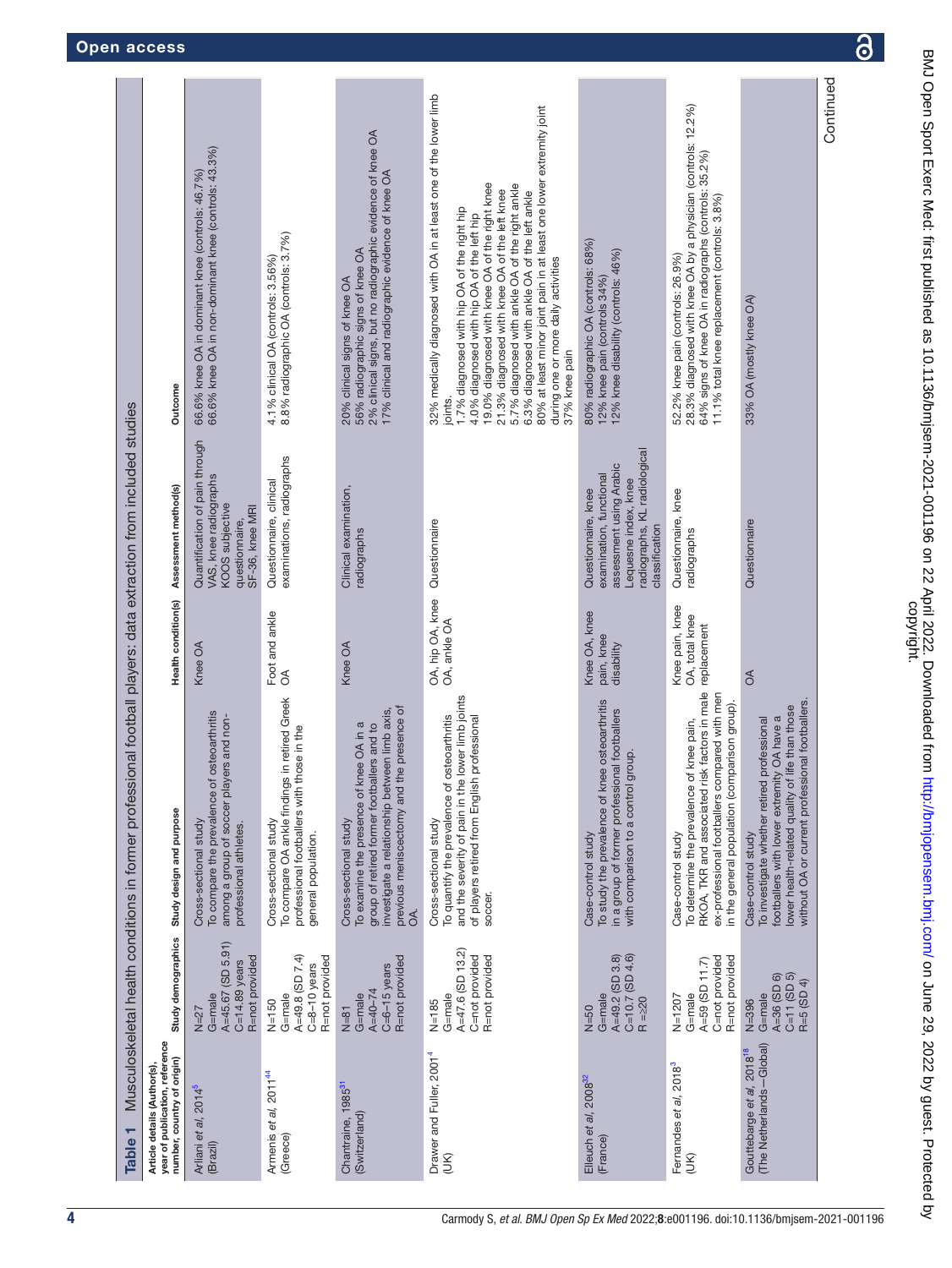| Continued<br>Table <sub>1</sub>                                                             |                                                                                     |                                                                                                                                                                                                                                                                                 |                                                                                                                                        |                                                                                                                   |                                                                                                                                                                                                                                                               |
|---------------------------------------------------------------------------------------------|-------------------------------------------------------------------------------------|---------------------------------------------------------------------------------------------------------------------------------------------------------------------------------------------------------------------------------------------------------------------------------|----------------------------------------------------------------------------------------------------------------------------------------|-------------------------------------------------------------------------------------------------------------------|---------------------------------------------------------------------------------------------------------------------------------------------------------------------------------------------------------------------------------------------------------------|
| year of publication, reference<br>number, country of origin)<br>Article details (Author(s), | Study demographics                                                                  | Study design and purpose                                                                                                                                                                                                                                                        | Health condition(s)                                                                                                                    | Assessment method(s)                                                                                              | Outcome                                                                                                                                                                                                                                                       |
| losifidis et al, 2015 <sup>33</sup><br>(Greece)                                             | C=not provided<br>A=not provided<br>R=not provided<br>G=male<br>$N = 121$           | association with the participants' demographic<br>former elite male athletes and referents from<br>extremities clinical and radiographic OA in<br>the general population and to examine its<br>To investigate the prevalence of lower<br>Case-control study<br>characteristics. | ర్                                                                                                                                     | Questionnaire, clinical and<br>radiological examination                                                           | 16.5% radiographic knee OA<br>6.6% radiographic ankle OA<br>7.4% radiographic hip OA<br>40.6% radiographic OA<br>4.1% clinical ankle OA<br>9.1% clinical knee OA<br>2.4% clinical hip OA<br>15.7% clinical OA                                                 |
| Kettunen et al, 1999 <sup>34</sup><br>(Finland)                                             | R=not provided<br>A=56.5 (SD 5.7)<br>C=not provided<br>G=male<br>$\overline{N}$ =31 | To evaluate lower-limb explosive strength with<br>respect to lifetime athletic activity.<br>Case-control study                                                                                                                                                                  | Monthly knee and<br>hip pain, reported<br>disability, knee<br>knee and hip<br>OA, hip OA                                               | functional measurements, knee<br>x-ray examination, hip MRI<br>examinations, quantitative<br>Interviews, clinical | 35% knee disability<br>3% hip disability<br>45% knee pain<br>29% knee OA<br>13% hip pain<br>12% hip OA                                                                                                                                                        |
| Kettunen et al, 2001 <sup>35</sup><br>(Finland)                                             | C=not provided<br>R=not provided<br>$N = 90 - 107$<br>$A=48-95$<br>G=male           | and current self-<br>To determine the relationship between<br>reported hip and knee disability.<br>previous lower-limb loading<br>Case-control study                                                                                                                            | knee disability<br>Hip disability,                                                                                                     | Questionnaire                                                                                                     | 16.7% knee disability<br>6.5% hip disability                                                                                                                                                                                                                  |
| Klünder et al, 1980 <sup>36</sup><br>(Denmark)                                              | R=not provided<br>$C = 22.8(11 - 41)$<br>$A = 56.4 (40 - 79)$<br>G=male<br>$N = 57$ | playing over many years and the prevalence of<br>The purpose of this study was to examine<br>the relationship between top-level football<br>osteoarthritis in the hip and knee joints.<br>Case-control study                                                                    | OA, hip OA, knee<br>$\delta$                                                                                                           | Radiographs, clinical<br>examination                                                                              | 14.0% knee OA (controls: 12.3%)<br>49.1% hip OA (controls: 26.3%)<br>52.7% OA (controls: 33.3%)                                                                                                                                                               |
| Koch et al, 2021 <sup>37</sup><br>(Germany)                                                 | A=32.2 (SD 4.2)<br>$C = 25.6$ (SD 4.5)<br>R=not provided<br>G=male<br>$N = 126$     | their career, reasons for the end of their career<br>injuries that male<br>professional football players endure during<br>and the postcareer phase of retirement.<br>To investigate the impact of<br>Cross-sectional study                                                      | OA, ankle OA,<br>Hip OA, knee<br>shoulder OA                                                                                           | Questionnaire                                                                                                     | 4% shoulder OA<br>35% ankle OA<br>44% knee OA<br>11% hip OA                                                                                                                                                                                                   |
| Krajnc et al, 2010 <sup>38</sup><br>(Slovenia)                                              | $C = 18.9$ (SD 3.8)<br>R=not provided<br>A=49.2(SD 9.7)<br>G=male<br>$N=40$         | between the dominant and non-dominant legs<br>differences in knee injuries and osteoarthritis<br>of former professional football players.<br>evaluate<br>The aim of the study was to<br>Cross-sectional study                                                                   | dominant vs non-<br>radiographic knee<br>OA (dominant leg<br>vs non-dominant<br>knee problems<br>dominant leg),<br>Symptomatic<br>leg) | History of previous knee injury,<br>knee operations during career,<br>knee radiographs                            | 52.5% subjectively more symptomatic knee non-dominant leg.<br>25% subjectively more symptomatic knee dominant leg<br>>60% radiographic knee OA in one or both knees<br>57.5% radiographic knee OA non-dominant leg<br>42.5% radiographic knee OA dominant leg |
| Kujala et <i>al,</i> 1994 <sup>39</sup><br>(Finland)                                        | C=not provided<br>R=not provided<br>A=23-76 years<br>$N = 313 - 178$<br>G=male      | the hip, knee and ankle in former elite athletes<br>To compare the cumulative 21-year incidence<br>of admission to hospital for osteoarthritis of<br>and control subjects.<br>Case-control study                                                                                | bearing joints of<br>hospital for OA<br>the lower limb<br>Admissions to<br>of the weight<br>$(1970 - 1990)$                            | discharge summaries (1970-<br>Public archives and hospital<br>1990)                                               | 6% admission to hospital for OA in lower limb (controls: 2.6%)<br>2.0% admission to hospital for knee OA (controls: 1.3%)<br>0.8% admission to hospital for ankle OA (controls: 0%)<br>3.2% admission to hospital for hip OA (controls: 1.4%)                 |
|                                                                                             |                                                                                     |                                                                                                                                                                                                                                                                                 |                                                                                                                                        |                                                                                                                   | Continued                                                                                                                                                                                                                                                     |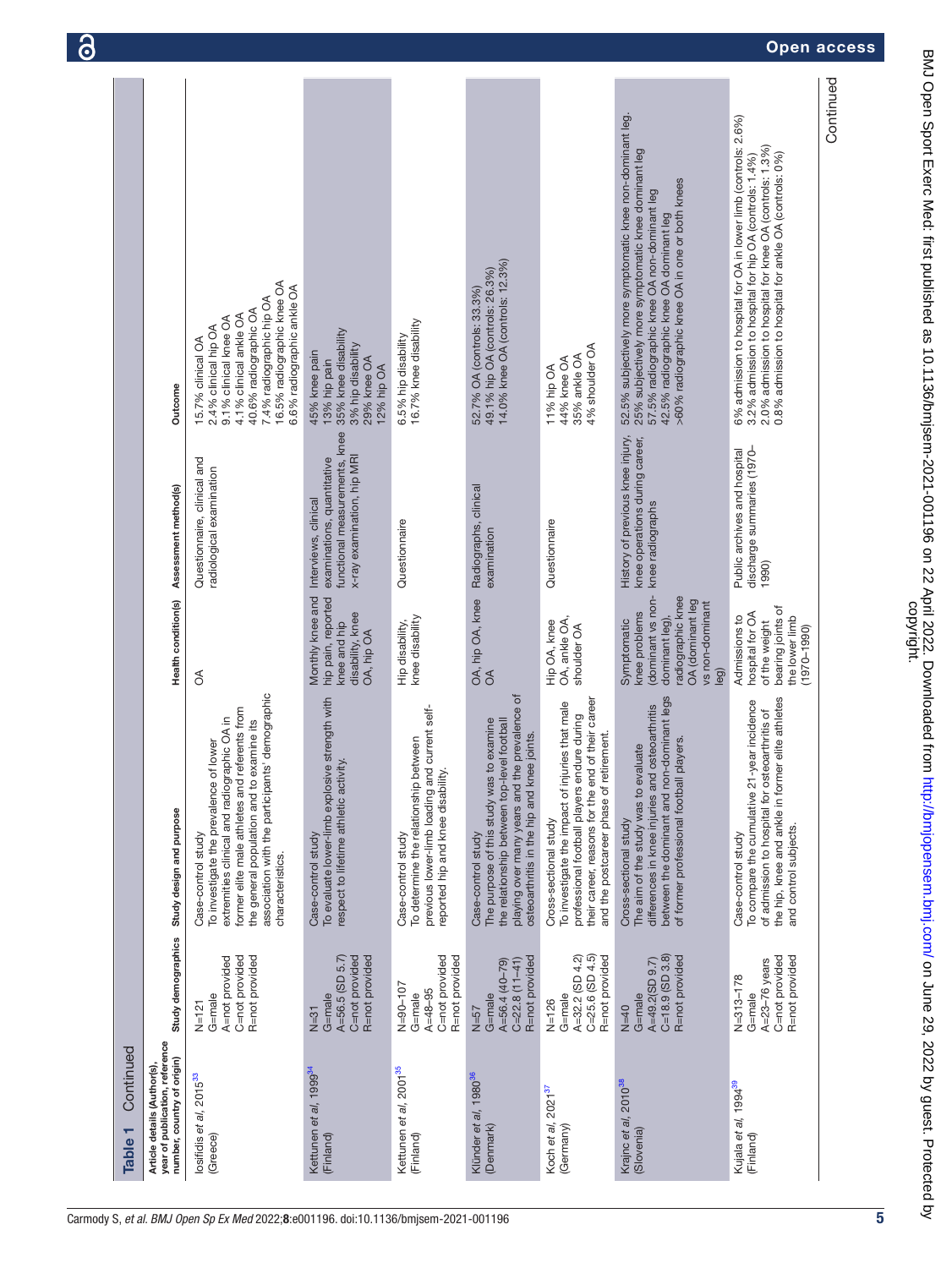| Continued<br>Table <sub>1</sub>                                                             |                                                                                       |                                                                                                                                                                                                       |                                                  |                                                                                                                                                                        |                                                                                                                                                                                                                                                                                                                                            |
|---------------------------------------------------------------------------------------------|---------------------------------------------------------------------------------------|-------------------------------------------------------------------------------------------------------------------------------------------------------------------------------------------------------|--------------------------------------------------|------------------------------------------------------------------------------------------------------------------------------------------------------------------------|--------------------------------------------------------------------------------------------------------------------------------------------------------------------------------------------------------------------------------------------------------------------------------------------------------------------------------------------|
| year of publication, reference<br>number, country of origin)<br>Article details (Author(s), | Study demographics                                                                    | Study design and purpose                                                                                                                                                                              | Health condition(s)                              | Assessment method(s)                                                                                                                                                   | Outcome                                                                                                                                                                                                                                                                                                                                    |
| Kujala et al, 1995 <sup>40</sup><br>(Finland)                                               | A=56.5 (SD 5.7)<br>C=not provided<br>R=not provided<br>$N=31$<br>G=male               | between different<br>physical loading conditions and findings of<br>To determine the relationship<br>Cross-sectional study<br>knee OA.                                                                | Knee OA                                          | clinical examination, knee<br>Questionnaire, interview,<br>radiographs                                                                                                 | 26% patellofemoral osteophytes<br>19% tibiofemoral osteophytes<br>39% extension deficiency<br>23% subchondral cysts<br>45% monthly knee pain<br>29% knee osteophytes<br>16% patellofemoral OA<br>26% tibiofemoral OA<br>35% knee disability<br>29% knee OA                                                                                 |
| Lindberg et al, 1993 <sup>66</sup><br>(Sweden)                                              | C=not provided<br>R=not provided<br>G=male<br>$A = 63$<br>$N = 71$                    | prevalence of hip OA in former soccer players<br>The aim of the study was to compare the<br>with a randomly selected control group.<br>Case-control study                                             | Hip OA                                           | Hip radiographs                                                                                                                                                        | 14.1% hip OA (controls: 4.2%)                                                                                                                                                                                                                                                                                                              |
| Lv et al, $2018^{41}$<br>(China)                                                            | $C = 19.8$ (SD 6.3)<br>R=not provided<br>$A=53(51-58)$<br>G=male<br>$N = 86$          | This study aimed to investigate the prevalence<br>by comparing<br>of radiographic KOA among retired<br>professional football players<br>with a control group.<br>Case-control study                   | Knee OA                                          | examination, knee radiographs.<br>Questionnaire, clinical                                                                                                              | 15.1% radiographic knee OA (controls: 45.3%)                                                                                                                                                                                                                                                                                               |
| Öztürk et al, 2008 <sup>46</sup><br>(Turkey)                                                | R=13.87 (SD 8.39)<br>A=45.64 (SD 8.39)<br>$C = 11.04$ (SD 3.66)<br>G=male<br>$N = 70$ | changes and abnormalities of the lumbar spine<br>in former professional football compared with<br>To examine the occurrence of radiographic<br>Case-control study<br>a control group.                 | Osteophytosis of<br>the lumbar spine             | Questionnaire to measure back<br>Hannover Functional Ability<br>Lumbar spine radiographs,<br>pain-related disability                                                   | 29.0% osteophytosis at level L3 (controls: 19.6%)<br>27.1% osteophytosis at level L1 (controls: 5.49%)<br>27.1% osteophytosis at level T12 (controls: 5.4%)<br>51.4% osteophytosis at level L4 (controls: 28.6%)<br>34.3% osteophytosis at level L5 (controls: 19.6%)<br>24.3% osteophytosis at level L2 (controls: 7.1%)                  |
| (The Netherlands-Global)<br>Paget et al, 2020 <sup>45</sup>                                 | $A = 36(25 - 50)$<br>$C=13(2-19)$<br>$R=4(1-17)$<br>G=male<br>$N=401$                 | professional<br>of ankle<br>To determine the prevalence<br>osteoarthritis among former<br>football and rugby players.<br>Cross-sectional study                                                        | Ankle OA                                         | Questionnaire, Health-related<br>QoL using PROMIS-GH                                                                                                                   | 12.0% ankle OA ≥40 years of age<br>8.5% ankle OA ≤40 years of age<br>9.2% ankle OA                                                                                                                                                                                                                                                         |
| Paxinos et al, 2016 <sup>42</sup><br>(Greece)                                               | C=20.52 (SD 7.4)<br>A=46.9 (SD 5.9)<br>R=not provided<br>G=male<br>$N=100$            | thletically active<br>of knee OA<br>players in<br>To investigate the prevalence<br>in retired professional soccer<br>comparison with a group of a<br>Case-control study<br>military personnel.        | Knee OA                                          | knees, ultrasound examination<br>Questionnaire using medical<br>clinical examination of both<br>language version of KOOS,<br>and sport history, Greek<br>of both knees | 25% clinically evident varus (<178.5°) knee deformity (controls: 22%)<br>32% knee OA after controlling for knee surgeries (controls: 17%)<br>44.1% knee OA after excluding participants with history of knee<br>55% knee OA (controls: 33%)<br>surgery (controls: 25.3%)                                                                   |
| Shepard et al, 2003 <sup>67</sup><br>(UN)                                                   | R=not provided<br>$A=44(32-59)$<br>$C = 16(5 - 25)$<br>G=male<br>$N = 68$             | To compare the prevalence of self-reported,<br>physician diagnosed OA of the hip in ex-<br>professional footballers with that in age<br>matched controls in the general public.<br>Case-control study | Hip OA                                           | Questionnaire                                                                                                                                                          | 13% OA hip (controls:<1%)                                                                                                                                                                                                                                                                                                                  |
| Sortland et al, 1982 <sup>47</sup><br>(Norway)                                              | C=not provided<br>R=not provided<br>$G = male$<br>$A = 49.8$<br>$N=43$                | To investigate the prevalence of degenerative<br>cervical spine changes in a group of retired<br>professional footballers compared with the<br>Case-control study<br>general population.              | changes of the<br>cervical spine<br>Degenerative | Cervical radiographs, clinical<br>examination                                                                                                                          | 20.9% history of longstanding cervical complaints; pain and stiffness.<br>4.7% moderate anterolisthesis at one level (controls: 4.7%)<br>32.6% slight or moderate scoliosis (controls: 37.2%)<br>41.1% markedly reduced range of cervical motion<br>58.1% reduced motion of the cervical spine.<br>11.6% healed fractures (controls: 2.3%) |
|                                                                                             |                                                                                       |                                                                                                                                                                                                       |                                                  |                                                                                                                                                                        | Continued                                                                                                                                                                                                                                                                                                                                  |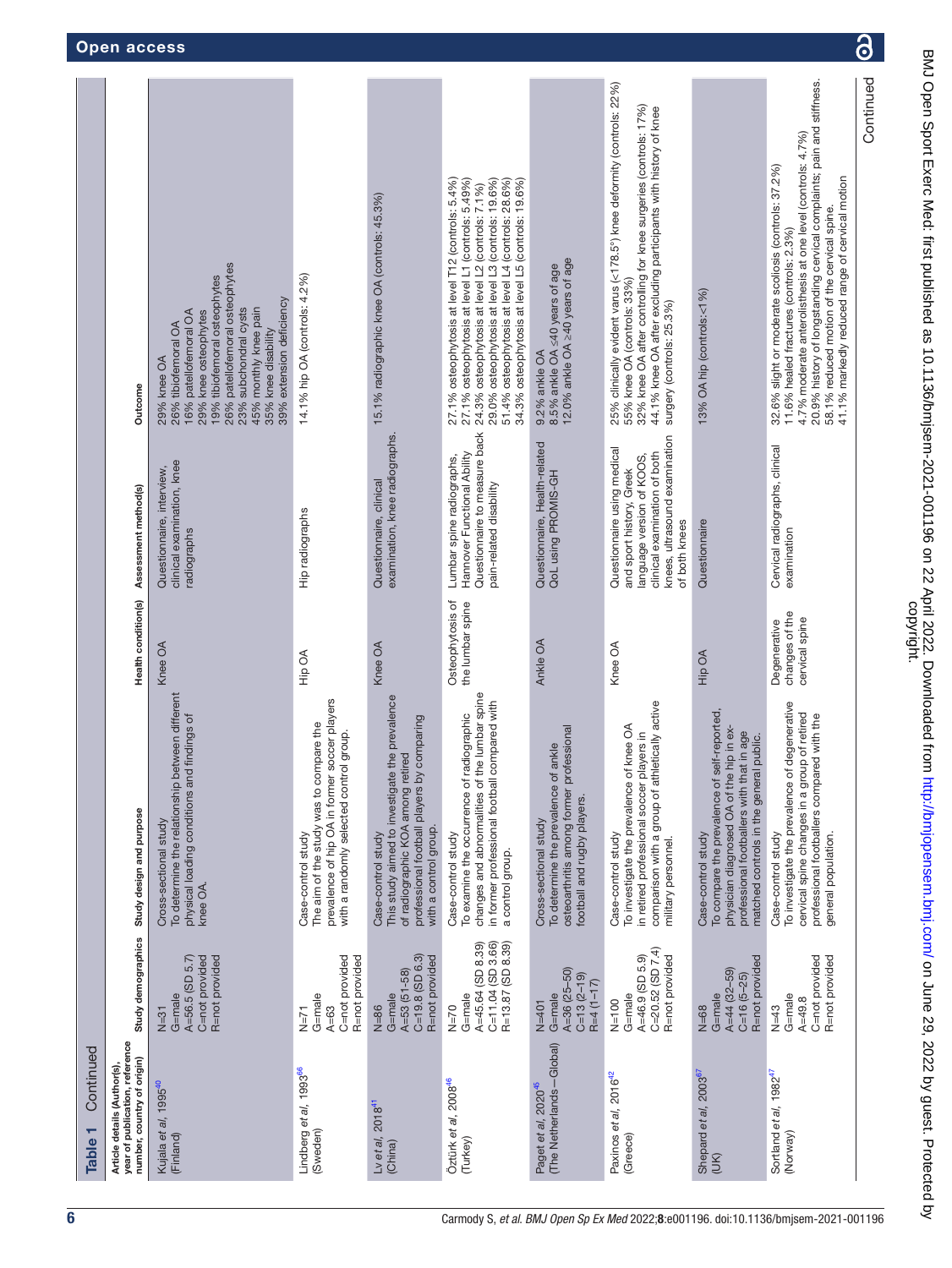| Continued<br>Table <sub>1</sub>                                                             |                                                                                         |                                                                                                                                                                                                                   |                                                            |                                                                                                                                                  |                                                                                                                                                                                                                                                                                                                                                                                                                                                                                                                                                                                                                                                                                                                                                                                                                                                                                                                                                                                                                                                                               |
|---------------------------------------------------------------------------------------------|-----------------------------------------------------------------------------------------|-------------------------------------------------------------------------------------------------------------------------------------------------------------------------------------------------------------------|------------------------------------------------------------|--------------------------------------------------------------------------------------------------------------------------------------------------|-------------------------------------------------------------------------------------------------------------------------------------------------------------------------------------------------------------------------------------------------------------------------------------------------------------------------------------------------------------------------------------------------------------------------------------------------------------------------------------------------------------------------------------------------------------------------------------------------------------------------------------------------------------------------------------------------------------------------------------------------------------------------------------------------------------------------------------------------------------------------------------------------------------------------------------------------------------------------------------------------------------------------------------------------------------------------------|
| year of publication, reference<br>number, country of origin)<br>Article details (Author(s), | Study demographics                                                                      | Study design and purpose                                                                                                                                                                                          | Health condition(s)                                        | Assessment method(s)                                                                                                                             | Outcome                                                                                                                                                                                                                                                                                                                                                                                                                                                                                                                                                                                                                                                                                                                                                                                                                                                                                                                                                                                                                                                                       |
| Turner et al, 2000 <sup>43</sup><br>(X)                                                     | A=56.1 (SD 11.8)<br>$C = 13.5$ (SD 5.3)<br>R=not provided<br>G=male<br>$N = 284$        | on the HRQL of former professional footballers<br>To describe the long term impact of football<br>Cross-sectional study<br>in the UK.                                                                             | replacement, OA<br>Surgery, joint                          | since retirement, OA diagnosis,<br>HRQL using EuroQoL (EQ-5D)<br>details, treatment experience<br>demographics and career<br>Questionnaire about | 8.5% currently awaiting surgery (13 for joint replacement operations;<br>16.9% had knee surgery since retirement (10 joint replacements)<br>5.3% had hip surgery since retirement, (12 joint replacements, 6<br>48.6% diagnosed with OA in at least one anatomical site.<br>15.1% were registered disabled (33 of which had OA)<br>26.4% had surgery since retirement<br>players had two joint replacements)<br>14.8% OA in three or more joints<br>29.2% OA in two or more joints<br>16.5% bilateral knee OA<br>7 hip, 6 knee)                                                                                                                                                                                                                                                                                                                                                                                                                                                                                                                                               |
| Tveit et al, 2012 <sup>49</sup><br>(Sweden)                                                 | A=50-93 years<br>$C = 20 - 21$ years<br>$R = 1 - 63$ years<br>$N = 363 - 371$<br>G=male | To investigate the relationship between intense<br>exercise and subsequent risk of hip and knee<br>Case-control study<br>OA in athletes.                                                                          | Knee OA, hip OA,<br>knee arthroplasty<br>hip arthroplasty, | Questionnaire                                                                                                                                    | 3.3% knee arthroplasty<br>8.7% hip arthroplasty<br>18.2% knee OA<br>14.2% hip OA                                                                                                                                                                                                                                                                                                                                                                                                                                                                                                                                                                                                                                                                                                                                                                                                                                                                                                                                                                                              |
| van den Noort et al, 2021 <sup>68</sup><br>(The Netherlands-Global)                         | A=36.5 (SD 5.5)<br>$R = 5.3(4.1)$<br>G=male<br>$N=401$<br>$C = 52$                      | consequences on hip function and HRQL.<br>to explore its<br>hip osteoarthritis in current and former<br>To establish the prevalence of clinical<br>professional footballers and<br>Case-control study             | Hip OA                                                     | and hip-related quality of life<br>clinical hip OA, hip function<br>Questionnaire assessing                                                      | 8% hip OA                                                                                                                                                                                                                                                                                                                                                                                                                                                                                                                                                                                                                                                                                                                                                                                                                                                                                                                                                                                                                                                                     |
| Volpi et al, 2019 <sup>69</sup><br>$($ taly $)$                                             | $C=15.31$ (SD 3.52)<br>A=69.70 (SD 3.20)<br>R=not provided<br>G=male<br>$N = 104$       | arthroplasty in Italian male professional football<br>players who have played for a minimum 10<br>To estimate the incidence of hip and knee<br>years in the Italian major football leagues.<br>Case-control study | Hip and/or knee<br>arthroplasty                            | Questionnaire-based (modified<br>WOMAC questionnaire)                                                                                            | leg.<br>7.7% underwent ACL reconstruction and/or meniscectomy (controls:<br>13.5% underwent arthroplasty in both dominant and non-dominant<br>5.8% underwent both hip and knee arthroplasty (controls: 0%)<br>8.6% underwent arthroplasty in non-dominant leg<br>5.8% underwent knee arthroplasty (controls: 1%)<br>13.5% underwent hip arthroplasty (controls: 0%)<br>2.9% underwent arthroplasty in dominant leg<br>9%)                                                                                                                                                                                                                                                                                                                                                                                                                                                                                                                                                                                                                                                     |
| Prien et al, 2020<br>(Germany)                                                              | A=37.2 (SD 4.9)<br>$C=9.9$ (SD 5.3)<br>R=9.6 (SD 4.0)<br>G=female<br>$N=49$             | To assess knee health in retired female football<br>players, using MRI and self-report.<br>Cross-sectional study                                                                                                  | Knee OA                                                    | Questionnaire, KOOS, knee<br><b>MRI</b>                                                                                                          | 59.6% of players fulfilled criteria for substantial knee OA symptoms.<br>36.2% of players substantial knee OA symptoms and substantial<br>32.7% of knees substantial meniscal loss of grade 3 or higher in<br>32.7% of knees substantial meniscal loss of grade 3 or higher in<br>69% of players fulfilled criterion for substantial meniscal loss<br>25.5% of knees MFC chondral loss of grade 3 or higher<br>18.4% of knees MTP chondral loss of grade 3 or higher<br>51.0% of players substantial tibiofemoral chondral loss<br>24.5% of knees LFC chondral loss of grade 3 or higher<br>31.6% of knees LTP chondral loss of grade 3 or higher<br>30.6% of knees substantial tibiofemoral chondral loss<br>23.4% of players substantial knee OA symptoms only<br>17% of players substantial chondral loss on MRI only<br>24.5% of knees medial meniscus extrusion >2 mm<br>25.5% of knees lateral meniscus extrusion >2 mm<br>12.2% of knees medial side affected<br>21.4% of knees lateral side affected<br>chondral loss on MRI<br>medial meniscus.<br>lateral meniscus. |
|                                                                                             |                                                                                         |                                                                                                                                                                                                                   |                                                            |                                                                                                                                                  | Continued                                                                                                                                                                                                                                                                                                                                                                                                                                                                                                                                                                                                                                                                                                                                                                                                                                                                                                                                                                                                                                                                     |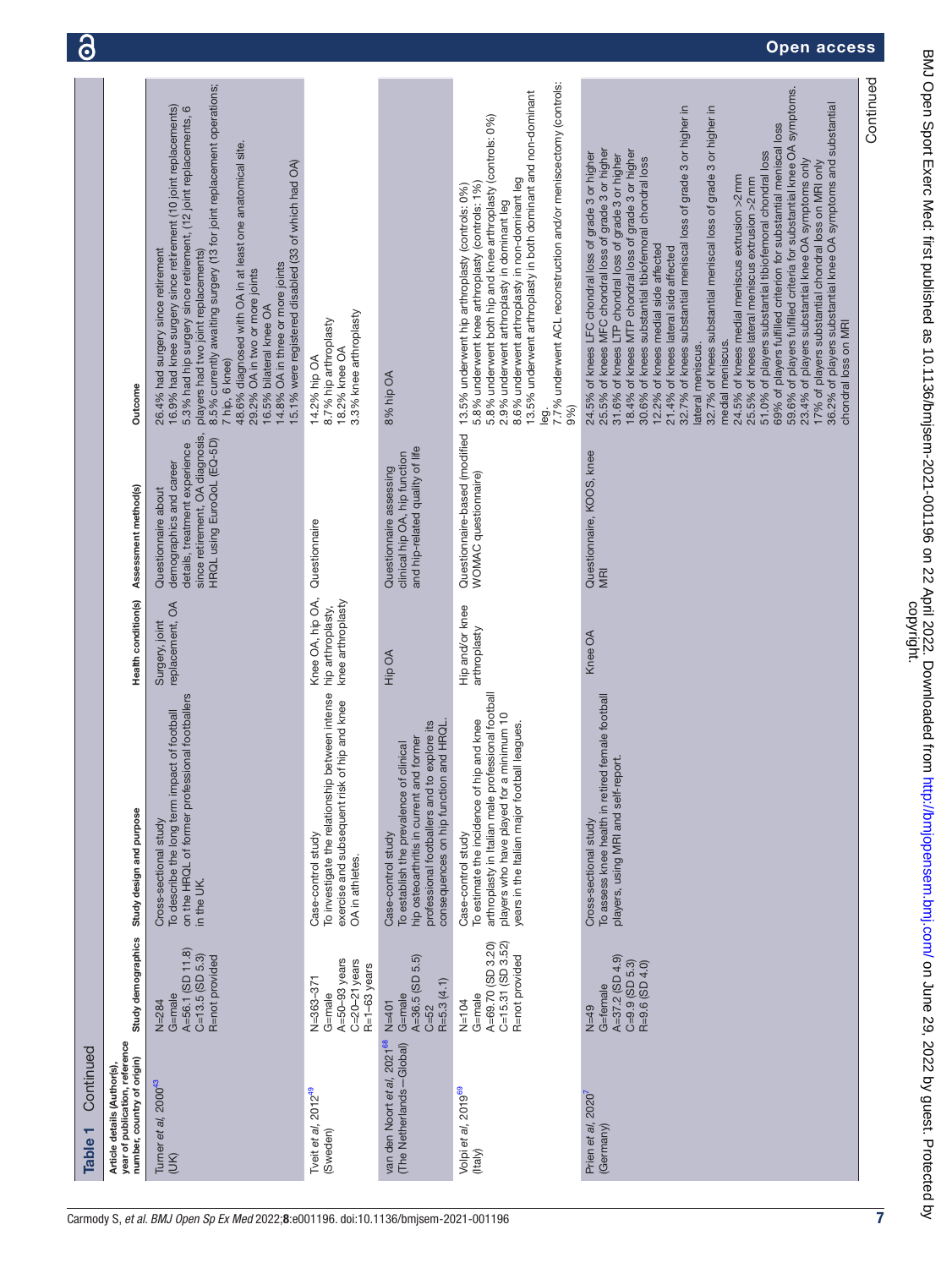| Outcome                                                                                     | 81.6% minor to very severe physical complaints in the last 4 weeks<br>15.8% (very) severe physical complaints in the last 4 weeks<br>33.6%-45.4% knee problems during normal daily activities<br>0% of players had an artificial joint replacement.<br>47.4% spine problems (8.6% severe pain)<br>46.7% knee problems (9.2% severe pain)<br>57.9% knee problems while exercising<br>13.8% diagnosed with KOA<br>7.2% diagnosed with AOA<br>23.7% diagnosed with OA | classification; KOOS, knee injury and ostecal tritits outcome score; LFC, lateral femur condyles; LFC, iateral thial plateau; LTP, lateral that althal plateau; MHC, medial femur condyles; MHP, medial femur condyles; MHP,<br>A, age; ACL, anterior cruciate ligament; ACR, American College of Radiology; BMI, body mass index; C, Quration of career; EQ-5D, EuroQoL-5 dimension; G, gender; HRQL, HRalth-related quality of life; KL, Kellgren and Lawren |
|---------------------------------------------------------------------------------------------|--------------------------------------------------------------------------------------------------------------------------------------------------------------------------------------------------------------------------------------------------------------------------------------------------------------------------------------------------------------------------------------------------------------------------------------------------------------------|----------------------------------------------------------------------------------------------------------------------------------------------------------------------------------------------------------------------------------------------------------------------------------------------------------------------------------------------------------------------------------------------------------------------------------------------------------------|
| Health condition(s) Assessment method(s)                                                    | Questionnaire                                                                                                                                                                                                                                                                                                                                                                                                                                                      |                                                                                                                                                                                                                                                                                                                                                                                                                                                                |
|                                                                                             | complaints, knee<br>Physical                                                                                                                                                                                                                                                                                                                                                                                                                                       |                                                                                                                                                                                                                                                                                                                                                                                                                                                                |
| Study demographics Study design and purpose                                                 | prevalence of health problems and associated problems<br>female football<br>to assess the<br>The aim of this study was<br>risk factors in former elite<br>Cross-sectional study<br>players.                                                                                                                                                                                                                                                                        |                                                                                                                                                                                                                                                                                                                                                                                                                                                                |
|                                                                                             | $C = 8.6$ (SD 5.03)<br>R=not provided<br>A=33 (SD 6.19)<br>G=female<br>$N = 152$                                                                                                                                                                                                                                                                                                                                                                                   |                                                                                                                                                                                                                                                                                                                                                                                                                                                                |
| year of publication, reference<br>number, country of origin)<br>Article details (Author(s), | Prien et al, 2017 <sup>48</sup><br>(Germany)                                                                                                                                                                                                                                                                                                                                                                                                                       |                                                                                                                                                                                                                                                                                                                                                                                                                                                                |

medial plateau; MTP; medial tibial plateau; IV/n, number of particlearly. OA, ostecarthritis; OA, ostecarthritis; Patient-Reported Outcome Measurement Information System Global Health; QoL, quality of life; R, duration of quality of life; R, duration of retirement; RKOA, PROMIS-GH, Patient-Reported Outcome Measurement Information System Global Health; QoL,<br>visual analogue scale; WOMAC, Westem Ontario and McMaster Universities Osteoarthritis Index. radiographic knee osteoarthritis; SF-36, 36-item short form; TKA, total knee replacement; VAS, visual analogue scale; WOMAC, Western Ontario and McMaster Universities Osteoarthritis Index. medial tibial plateau; MTP, medial tibial plateau; N/n, number of participants; OA, osteoarthritis;<br>radiographic knee osteoarthritis; SF-36, 36-item short form; TKA, total knee replacement; VAS, BMJ Open Sport Exerc Med: first published as 10.1136/bmjsem-2021-001196 on 22 April 2022. Downloaded from http://bmjopensem.bmj.com/ on June 29, 2022 by guest. Protected by<br>GPMJ Open Sport Exerc Med: first published as 10. BMJ Open Sport Exerc Med: first published as 10.1136/bmjsem-2021-001196 on 22 April 2022. Downloaded from http://bmj.com/ on June 29, 2022. by guest. Protected by

footballers, although another study investigated the presence of psychological health conditions in retired male and female footballers but did not differentiate between gender when reporting the study results.<sup>13</sup> The remainder of articles assessed related to retired male professional footballers. A summary of the key information from each article is outlined in [table](#page-8-0) 2.

Depression, anxiety, sleep disturbance and adverse lifestyle behaviours (eg, alcohol excess, poor nutrition) are among the mental health symptoms and conditions which were identified in retired male professional footballers. A likelihood of depression and anxiety was reported in 6% and 12%, respectively, in a paper by Fernandes *et al* which was similar to the levels of anxiety and depression seen in the general population.<sup>10</sup> However, this cohort of retired male professional footballers reported lower health-related quality of life and higher analgesic usage. In another cohort of retired male professional footballers, depressive symptoms were experienced by a slightly higher percentage of study participants at  $16\%$ .<sup>[49](#page-14-29)</sup> Mixed depression and anxiety was assessed in three of the articles. The incidence of symptoms related to mixed depression/anxiety in these studies ranged from 26% to  $39\%.$ <sup>10 12 50</sup> In one large-scale study in retired professional footballers, hospital admissions for common mental health disorders were lower than population controls, with no difference in suicide.<sup>[12](#page-14-32)</sup>

Sleep disturbance was reported by 28% of former male professional footballers in two studies, $12\frac{51}{12}$  although in another study performed in retired male professional footballers, they were found to have better sleep quality than control subjects.<sup>13</sup> Adverse alcohol use was reported to be as prevalent as 32%, while poor nutrition choices seemed to be more commonly adopted by players on retirement.<sup>[9](#page-13-3)</sup>

One study examined the presence of mental health issues exclusively in retired professional female footballers. In this demographic, it was found that 9% met the criteria for a diagnosis of clinical depression in the first 2years of retirement, with 20% seeking help from a psychologist and  $21\%$  describing their mood as 'low'.<sup>[52](#page-14-33)</sup> The study by Kilic *et al* also provided data on the population of retired female professional footballers but the results are combined with male data making it difficult to interpret these findings based on gender. Nevertheless, in this cohort, anxiety/depression was seen in 19% of retired professional footballers and alcohol misuse in 8%.[13](#page-14-30)

### Neurocognitive health conditions

Three studies retrieved from the search presented information exclusively about the occurrence of neurocognitive health conditions in retired male professional football players (all studies presenting prevalence rates). An additional study, referred to in the musculoskeletal health section above, found that 4% of retired professional footballers suffered with neuropsychological issues (eg, memory complaints) in later life. $39$  There

Table 1 Continued

Continued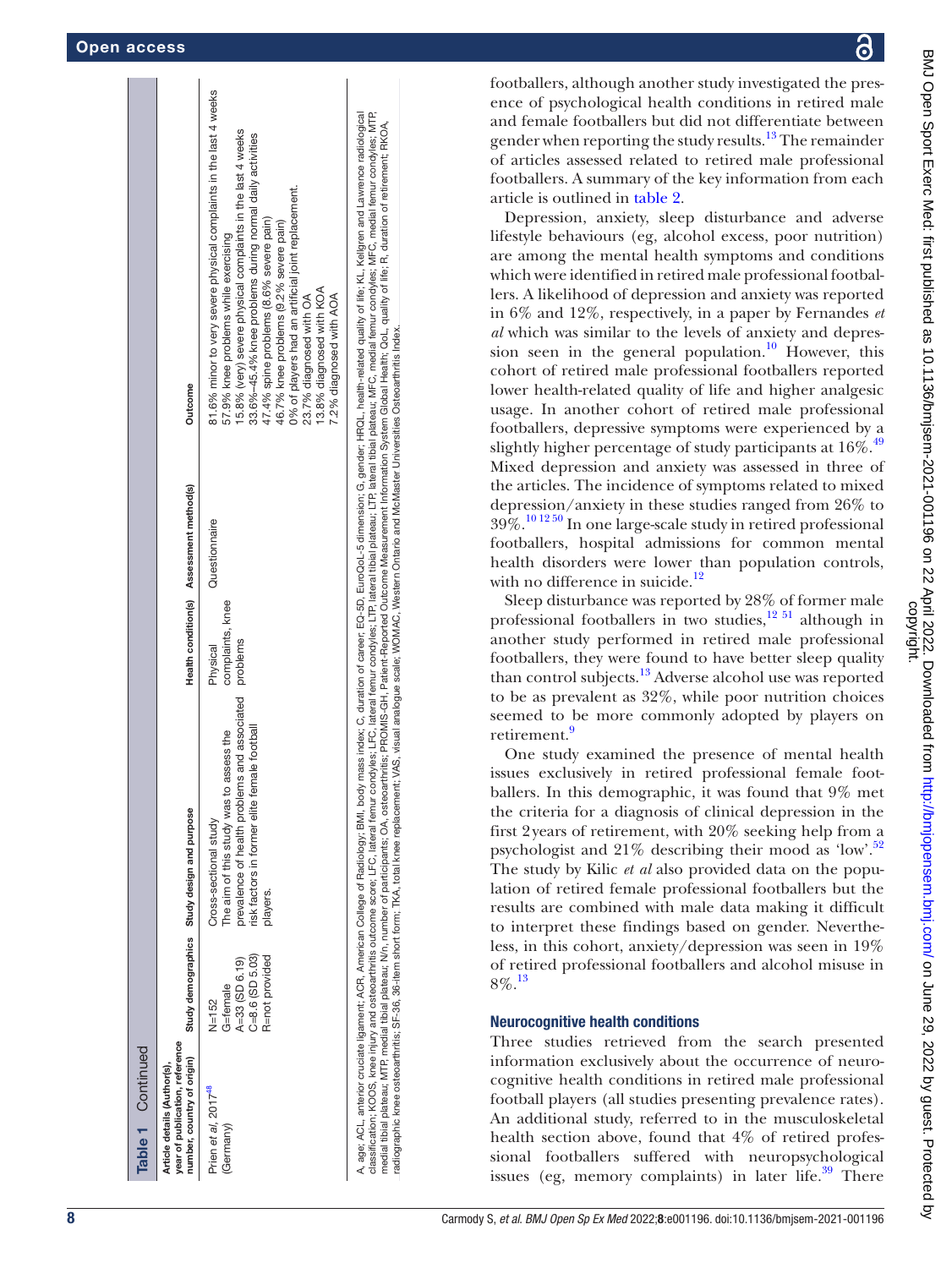<span id="page-8-0"></span>

| Table 2                                                                                     |                                                                                                      | Mental health conditions in former professional football players: data extraction from included studies                                                                                                                                                                                                                                        |                                                                                                                                  |                                                                                                                                                                                                                                              |                                                                                                                                                                                                                                                                                                                                       |
|---------------------------------------------------------------------------------------------|------------------------------------------------------------------------------------------------------|------------------------------------------------------------------------------------------------------------------------------------------------------------------------------------------------------------------------------------------------------------------------------------------------------------------------------------------------|----------------------------------------------------------------------------------------------------------------------------------|----------------------------------------------------------------------------------------------------------------------------------------------------------------------------------------------------------------------------------------------|---------------------------------------------------------------------------------------------------------------------------------------------------------------------------------------------------------------------------------------------------------------------------------------------------------------------------------------|
| Article details (Author(s), year of<br>publication, reference number,<br>country of origin) | Study population                                                                                     | Study design and purpose                                                                                                                                                                                                                                                                                                                       | Health condition(s)                                                                                                              | Assessment method(s)                                                                                                                                                                                                                         | Outcome (prevalence, incidence)                                                                                                                                                                                                                                                                                                       |
| Fernandes et al, 2019 <sup>10</sup><br>(UN)                                                 | A=60.11 (SD 10.77)<br>C=not provided<br>R=not provided<br>G=male<br>$N = 572$                        | and general health of male ex-professional footballers<br>To determine the prevalence of depressive symptoms<br>compared with general population controls.<br>Case-control study                                                                                                                                                               | Depression, anxiety,<br>sleep issues                                                                                             | comorbidities, body pain mannequin,<br>self-reported analgesic medication<br>Questionnaire using HADS, SF-36,<br>sleep scale from MOS, PANAS,                                                                                                | 5.7% probable depression (controls: 5.8%)<br>12.0% probable anxiety (controls: 10.3%)                                                                                                                                                                                                                                                 |
| (The Netherlands-Global)<br>Gouttebarge et al, 2017 <sup>51</sup>                           | $A=35$ (SD 6)<br>$C=12$ (SD 5)<br>R=4 (SD 3)<br>G=male<br>$N = 220$                                  | related concussions and the subsequent occurrence of<br>symptoms of common mental disorders among former<br>To explore the relationship between sports career-<br>male professional athletes.<br>Cross-sectional study                                                                                                                         | disturbance, adverse<br>alcohol use, 22 CMD<br>depression, sleep<br>Distress, anxiety/<br>symptoms.                              | AUDIT-C and total number of confirmed<br>concussions during professional career<br>Questionnaire using distress screener<br>(based on 4DSQ), GHQ-12, PROMIS,                                                                                 | 25% adverse alcohol use<br>26% anxiety/depression<br>25% ≥2 CMD symptoms<br>28% sleep disturbance<br>18% distress                                                                                                                                                                                                                     |
| (The Netherlands-Global)<br>Gouttebarge et al, 2016 <sup>50</sup>                           | $C = 16.6$ (SD 5.0)<br>R=4.4 (SD 3.6)<br>A=35 (SD 6.4)<br>G=male<br>$N = 219$                        | employment status and working hours with symptoms<br>among current and retired professional footballers.<br>behaviour, smoking, adverse nutritional behaviour)<br>To explore the relationship of level of education,<br>depression, sleep disturbance, adverse alcohol<br>of common mental disorders (distress, anxiety/<br>Case-control study | alcohol use, adverse<br>nutrition behaviour,<br>Smoking, adverse<br>distress, anxiety/<br>depression                             | item AUDIT-C and additional questions<br>Questionnaire using distress screening<br>tool (based on 4DSq), PROMIS, the 3-<br>for smoking and eating habits                                                                                     | 11.4% adverse smoking behaviour (current<br>35.3% anxiety/depression (current players:<br>24.6% adverse alcohol behaviour (current<br>18.4% distress (current players: 14.8%)<br>64.5% adverse nutritional behaviours<br>(current players: 58.1%)<br>players: 9.4%)<br>players: 3.8%)<br>37.9%)                                       |
| (The Netherlands-Global)<br>Gouttebarge et al, 2015 <sup>9</sup>                            | $C=12$ (SD 5)<br>$A=36$ (SD 5)<br>R=5 (SD 3)<br>G=male<br>N=104                                      | To determine the prevalence of mental health problems<br>and psychosocial difficulties in current and former<br>professional footballers.<br>Case-control study                                                                                                                                                                                | anxiety/depression, low<br>alcohol use, smoking,<br>self-esteem, adverse<br>Distress, burnout,<br>adverse nutrition<br>behaviour | Esteem Scale, the 3-item AUDIT-C and<br>additional questions for smoking and<br>Scale, the 12-item General Health<br>Questionnaire using The Distress<br>Questionnaire, Rosenberg's Self-<br>Screener, The Utrecht Burn-Out<br>eating habits | 5% Low self-esteem (current players: 3%)<br>39% anxiety/depression (current players:<br>42% adverse nutrition behaviour (current<br>32% adverse alcohol behaviour (current<br>15% distress (current players: 10%)<br>12% smoking (current players: 7%)<br>16% burnout (current players: 5%)<br>players: 26%)<br>players: 19%)<br>26%) |
| Kilic et al, 2017 <sup>13</sup><br>(Denmark)                                                | A=34.0 (SD 4.9)<br>$C = 9.8$ (SD 4.9)<br>R=6.0 (SD 4.4)<br>G=male (79%)<br>female (21%)<br>$N = 345$ | common mental disorders among current and retired<br>To determine the prevalence of symptoms of<br>handball players.<br>professional football and<br>Case-control study                                                                                                                                                                        | disturbance, adverse<br>depression, sleep<br>Distress, anxiety/<br>alcohol use                                                   | screening tool, GHQ-12, PROMIS, the<br>Questionnaire using a distress<br>3-item AUDIT-C                                                                                                                                                      | 18.7% anxiety/depression (current players:<br>8.4% adverse alcohol use (current players:<br>8.7% distress (current players: 14.7%)<br>11.0% sleeping disturbance (current<br>players: 15.8%)<br>18.1%)<br>2.9%                                                                                                                        |
| Prinz et al, 2016 <sup>52</sup><br>(Germany)                                                | A=33.0 (SD 6.25)<br>C=8.65 (SD 5.13)<br>R=6.48 (SD 3.56)<br>G=female<br>$N=157$                      | To evaluate depression symptoms during and after the<br>career in former female football players of the German<br>Cross-sectional study<br>First League.                                                                                                                                                                                       | Depression, symptoms<br>related to depression                                                                                    | 2 years after end of football career, need<br>career, future life plans, problems in first<br>Questionnaire using CES-D, PHQ-2 and<br>and use for psychotherapeutic support<br>questions on mood, reason for ending<br>during/after career.  | physical symptoms in the first 2 years after<br>20.7% were feeling low in the first 2 years<br>8.5% classified as depressed in the first 2<br>ω<br>20.0% had counselling or treatment by<br>27.3% were bothered by injuries or<br>years after retirement<br>after retirement<br>psychologist<br>retirement                            |
|                                                                                             |                                                                                                      |                                                                                                                                                                                                                                                                                                                                                |                                                                                                                                  |                                                                                                                                                                                                                                              | Continued                                                                                                                                                                                                                                                                                                                             |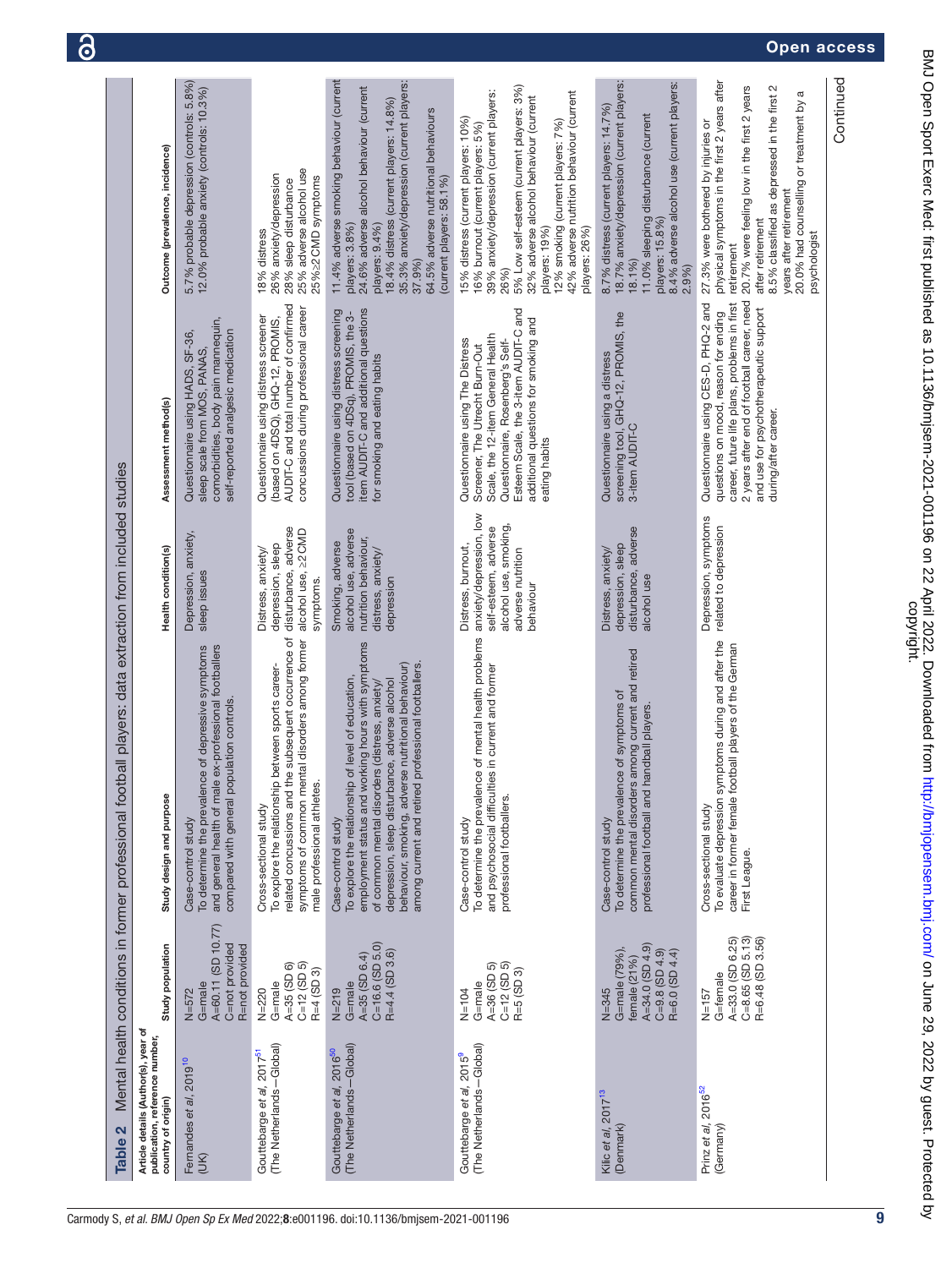| Continued<br>Table 2                                                                        |                                                                                   |                                                                                                                                                                                                                                                                                                                                                                                                                                                                                                                                                                                                                                                                                                                                                                                                                               |                                                                                                        |                                                                                                                                                            |                                                                                                                                                                                                                                                                                                                                                                                                                                                                                                                                                                                                                        |
|---------------------------------------------------------------------------------------------|-----------------------------------------------------------------------------------|-------------------------------------------------------------------------------------------------------------------------------------------------------------------------------------------------------------------------------------------------------------------------------------------------------------------------------------------------------------------------------------------------------------------------------------------------------------------------------------------------------------------------------------------------------------------------------------------------------------------------------------------------------------------------------------------------------------------------------------------------------------------------------------------------------------------------------|--------------------------------------------------------------------------------------------------------|------------------------------------------------------------------------------------------------------------------------------------------------------------|------------------------------------------------------------------------------------------------------------------------------------------------------------------------------------------------------------------------------------------------------------------------------------------------------------------------------------------------------------------------------------------------------------------------------------------------------------------------------------------------------------------------------------------------------------------------------------------------------------------------|
| Article details (Author(s), year of<br>publication, reference number,<br>country of origin) | Study population                                                                  | Study design and purpose                                                                                                                                                                                                                                                                                                                                                                                                                                                                                                                                                                                                                                                                                                                                                                                                      | Health condition(s)                                                                                    | Assessment method(s)                                                                                                                                       | Outcome (prevalence, incidence)                                                                                                                                                                                                                                                                                                                                                                                                                                                                                                                                                                                        |
| Russell et al, 2020 <sup>12</sup><br>$\widetilde{\mathbb{R}}$                               | C=not provided<br>R=not provided<br>A=not provided<br>G=male<br>$N = 7676$        | are at higher risk of common mental health disorders<br>players with known high neurodegenerative mortality<br>To investigate whether former professional soccer<br>and have higher rates of suicide than the general<br>Case-control study<br>population.                                                                                                                                                                                                                                                                                                                                                                                                                                                                                                                                                                    | Admission to hospital<br>for mental disorders,<br>suicide.                                             | players and records of postwar Scottish<br>Records from prewar Scottish league<br>eague players.                                                           | 1.52% admission to hospital due to alcohol<br>5.1% admitted to hospital for management<br>0.27% admission to hospital due to bipolar<br>0.31% admission to hospital due to drug<br>of mental health disorder (controls: 6.1%)<br>and affective mood disorders (controls:<br>93 (0.40%) suicides as cause of death<br>27 (0.35%) admission to hospital due<br>to anxiety and stress related disorder<br>0.50% admission to hospital due to<br>use disorders (controls: 0.82%)<br>use disorder (controls: 2.43%)<br>depression (controls: 0.73%)<br>$($ controls: 222 $(0.96\%)$<br>$($ controls: 19 $(0.25\%)$<br>0.49% |
| Sanders and Stevinson,<br>$2017^{70}$<br>S)                                                 | A=46.8 (SD 15.7)<br>R=21.2 (SD 14.6)<br>$C = 6.7$ (SD 3.7)<br>G=male<br>$N = 307$ | injury, chronic pain, athletic identity and depressive<br>symptomology in retired professional footballers.<br>To examine associations between career-ending<br>Cross-sectional study                                                                                                                                                                                                                                                                                                                                                                                                                                                                                                                                                                                                                                         | Depressive symptoms                                                                                    | Questionnaire using the SDHS, PI-NRS,<br>AIMS, question for reason of retirement                                                                           | 15.6% depressive symptoms                                                                                                                                                                                                                                                                                                                                                                                                                                                                                                                                                                                              |
| Van Ramele et al, 2017 <sup>11</sup><br>(The Netherlands)                                   | $A = 35$ (SD 6)<br>$C=12$ (SD 5)<br>R=4 (SD 3)<br>G=male<br>$N = 212$             | To prospectively explore the incidence of symptoms of<br>CMD (distress, sleep disturbance, anxiety/depression,<br>adverse alcohol use) in retired professional football<br>Cross-sectional study<br>players.                                                                                                                                                                                                                                                                                                                                                                                                                                                                                                                                                                                                                  | alcohol use (12-month<br>disturbance, anxiety/<br>depression, adverse<br>Distress, sleep<br>incidence) | Screener, PROMIS, CHQ-12, AUDIT-C,<br>medical support related to symptoms<br>SARRS, 5 questions on needs for<br>Questionnaire using the Distress<br>of CMD | 15% adverse alcohol use<br>29% anxiety/depression<br>28% sleep disturbance<br>11% distress                                                                                                                                                                                                                                                                                                                                                                                                                                                                                                                             |
|                                                                                             |                                                                                   | PHQ-2, Patient Health Questionnaire-2; PI-NRS, pain intensity numerical rating scale; PROMIS, Patient-Reported Outcome Measurement Information System; R, duration of retirement; RSES, Rosenberg Self-Esteem Scale; SARRS, So<br>common mental disorder; 4DSq, Four-Dimensional Symptom Questionnaire; G, gender; HADS, Hospital Anxiety and Depression Scale; MOS, Medical Outcome Survey; Wn, number of participants; PANAS, Positive and Negative Affect Sca<br>A, age; AIMS, Athletic Identity Measurement Scale; AUDIT-C, Alcohol Use Disorders Identification Test; C, duration of career; CES-D, Centre for Epidemiologic Studies Depression Scale; CHQ-12, 12-item General Health Questio<br>Readjustment Rating Scale; SDHS, Short Depression-Happiness Scale; SF-36, 36-item short form; SIP, Sleep Problem Index. |                                                                                                        |                                                                                                                                                            |                                                                                                                                                                                                                                                                                                                                                                                                                                                                                                                                                                                                                        |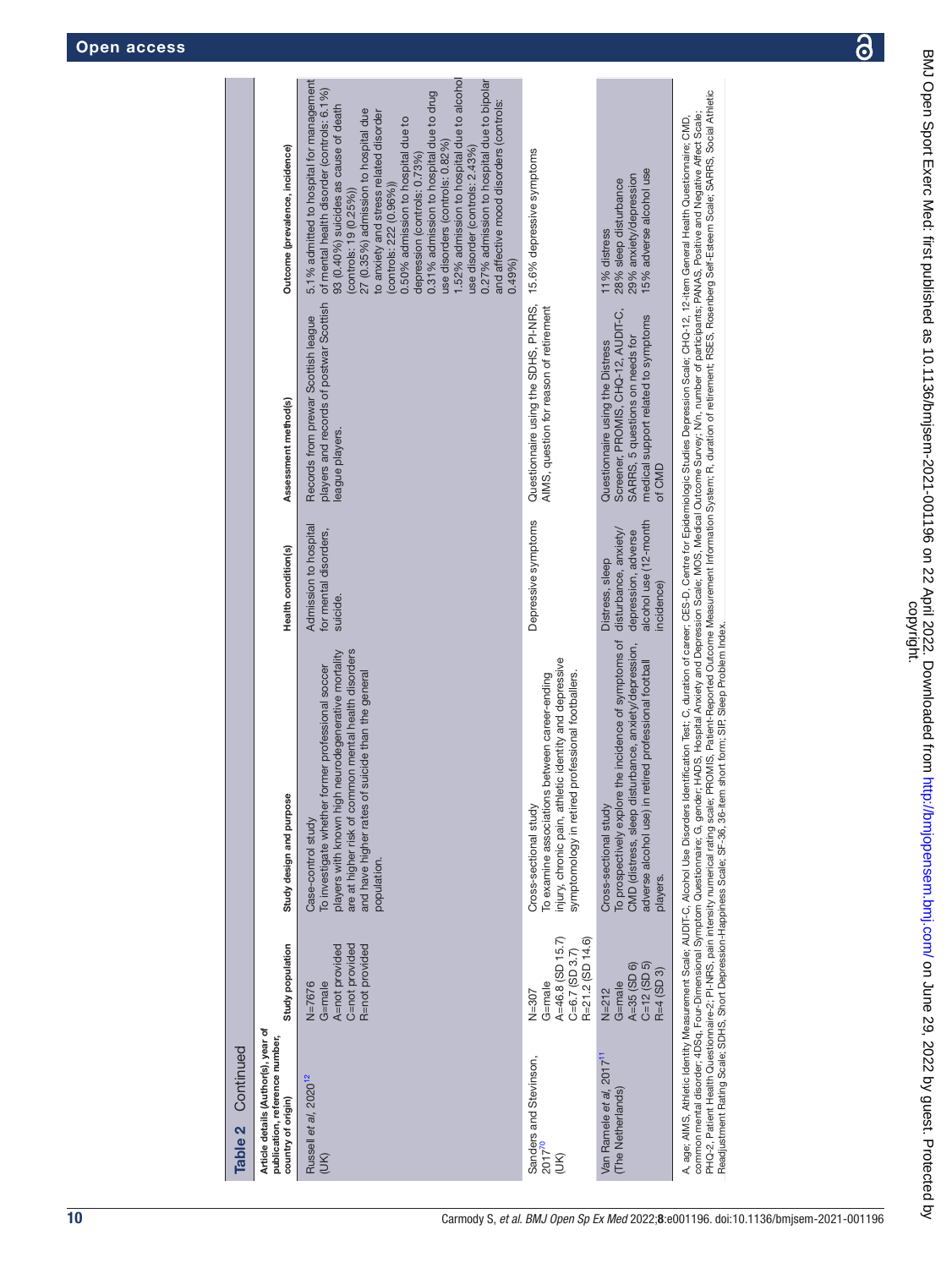were no studies found which detailed neurocognitive issues among retired female football players, while only one study explored the neurocognitive performance of retired elite female footballers.<sup>53</sup> A summary of the key information from the included studies can be found in [table](#page-11-0) 3.

Neurocognitive health conditions that were found included neurodegenerative disease, dementia, mild cognitive impairment (MCI) and brain atrophy. In a study by Mackay *et al*, mortality from neurodegenerative disease was higher and mortality from other common diseases lower among retired professional soccer players than among matched controls. Dementia-related medications were prescribed more frequently to former players than to controls.<sup>14</sup> More than 10% of the former players screened by Vann Jones *et al* were found to have possible MCI.[15](#page-14-38) One third of retired professional footballers in a Norwegian study found evidence of brain atrophy on neuroimaging, although it was not highlighted whether these findings were accompanied by clinical symptoms related to neurocognitive disease.<sup>16</sup>

### Cardiovascular health conditions

None of the retrieved articles directly or exclusively explored the occurrence of cardiovascular health conditions in retired male or female professional football players. However, some studies indirectly examined issues related to cardiovascular health in retired professional footballers. Two studies highlighted that retired footballers were more likely than current footballers to adopt behaviours which may increase their risk of cardiovascular disease; for example, smoking, alcohol misuse and poor nutritional behaviours. $950$  Another study found no difference between risk of death from ischaemic heart disease between retired professional footballers and matched-controls. $3$  A lower reporting of diabetes and heart attacks among a cohort of retired professional footballers in the UK confirmed the potential long-term physical health benefits of professional football.<sup>[10](#page-14-31)</sup>

### Reproductive health conditions

No articles were retrieved covering the occurrence of reproductive health conditions in former professional male or female football players.

### **DISCUSSION**

The aim of this scoping review was to provide an overview of the health conditions occurring in retired male and female professional footballers, with an emphasis on musculoskeletal, mental, neurocognitive, cardiovascular and reproductive health conditions. There was a high prevalence of OA of various lower limb joints among retired male professional footballers, with evidence of knee OA in up to 80% of this cohort, and one study suggesting the presence of hip OA in 50% of retired players. Knee and back pain were also commonly reported by retired male professional footballers. Knee OA was reported in up to 60% of retired female professional footballers. Mixed

anxiety and depression was found to be as high as 39% in retired male professional footballers. The only study carried out exclusively in retired female professional footballers found that 9% met the criteria for a diagnosis of clinical depression within 2years of retirement. Dementia was among the neurocognitive conditions found to be present in retired male professional footballers. Only one study investigated neurocognitive health conditions among retired female professional footballers. There were limited specific data on the presence of cardiovascular conditions among retired professional footballers, and no studies retrieved examined reproductive health conditions among retired professional footballers.

### Perspective of the findings

This is the first scoping review of health conditions in retired professional footballers and as such comparisons are limited. The aim of this scoping review was not to compare health conditions among retired professional footballers with other populations and, as such, any comparisons are made with caution considering the unsuitability of the research question to address this. There is established evidence demonstrating that OA is associated with occupations that demand challenging and repetitive use of the knee joints. $54$  The findings of this scoping review support the notion that OA is more prevalent among retired professional footballers than the general population. Knee OA was present in up to 80% of retired professional footballers, while in comparison, 13% of women and 10% of men aged 60 years and older have symptomatic knee  $OA<sup>55</sup>$  It is reported that 18% of the general UK population have sought treatment for knee OA, and 8% have sought treatment for hip  $OA<sup>56</sup>$  The prevalence of knee OA (13%) among current professional footballers is significantly less than retired professional footballers.<sup>57</sup>

The incidence of depressive symptoms among retired male professional footballers was as high as 39%, while 9% of retired female professional footballers met the criteria for a diagnosis of clinical depression within 2years of retirement. The estimated worldwide prevalence of depression is 4.5%, with up to 25% of adults estimated to experience an anxiety disorder at some point in their life.<sup>58</sup> Mental health complaints appear slightly less prevalent among current professional footballers compared with retired players; 26% of active players demonstrate evidence of anxiety/depression.<sup>9</sup>

These findings indicate that musculoskeletal and mental health conditions are potentially more prevalent among retired professional footballers than age-matched controls and active footballers. The limited data on neurocognitive, reproductive and cardiovascular conditions make it challenging to draw detailed comparisons with other populations.

### Gender bias

The comparative lack of female participants in the studies included in this scoping review reflects wider trends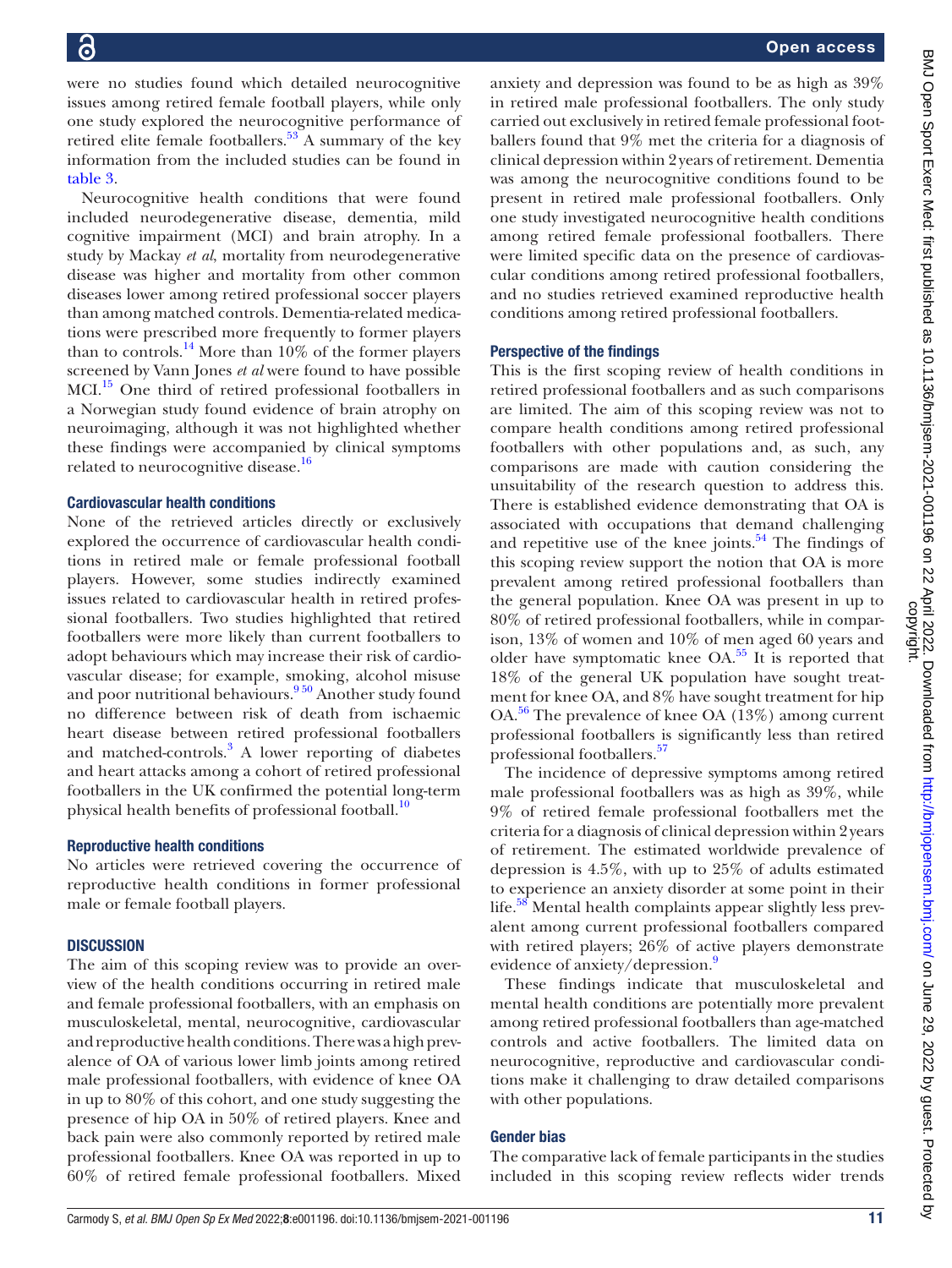Table 3 Neurocognitive health conditions in former professional football players: data extraction from included studies

Table 3 Neurocognitive health conditions in former professional football players: data extraction from included studies

number, country of origin) Study population Study design and study purpose Health condition(s) Assessment method(s) Outcome (prevalence, incidence)

Study design and study purpose

Study population

Health condition(s)

Assessment method(s) Outcome (prevalence, incidence)

<span id="page-11-0"></span>Article details (Author(s), year of publication, reference

Article details (Author(s),<br>year of publication, reference<br>number, country of origin)

| Mackay et al, 2019 <sup>14</sup><br>(UN)               | A=67.9 (SD 13.0)<br>C=not provided<br>R=not provided<br>(age of death)<br>G=male<br>$n = 7676$ | former professional soccer players with that<br>neurodegenerative disease among Scottish<br>among matched controls from the general<br>To compare mortality from<br>Case-control study<br>population.                                                  | neurodegenerative<br>Mortality with<br>disease. | medication prescribed<br>dementia (databases<br>professional soccer<br>records for death<br>Electronic health<br>certification and<br>for treatment of<br>of all Scottish<br>players) | 0.4% PD listed as primary or contributory cause of death (controls: 0.2%)<br>0.8% AD listed as primary or contributory cause of death (controls: 0.2%)<br>1.6% non-Alzheimer's dementias listed as primary or contributory cause<br>2.3% dementia not otherwise specified listed as primary or contributory<br>0.3% motor neuron disease listed as primary or contributory cause of<br>2.9% any neurodegenerative disease listed as primary or contributory<br>1.7% neurodegenerative disease listed as primary cause of death<br>15.4% any cause of death (controls: 16.5%)<br>cause of death (controls: 0.8%)<br>cause of death (controls: 1.0)<br>of death (controls: 0.6)<br>death (controls: 0.1%)<br>$\left($ controls: $0.5\% \right)$ |
|--------------------------------------------------------|------------------------------------------------------------------------------------------------|--------------------------------------------------------------------------------------------------------------------------------------------------------------------------------------------------------------------------------------------------------|-------------------------------------------------|---------------------------------------------------------------------------------------------------------------------------------------------------------------------------------------|-----------------------------------------------------------------------------------------------------------------------------------------------------------------------------------------------------------------------------------------------------------------------------------------------------------------------------------------------------------------------------------------------------------------------------------------------------------------------------------------------------------------------------------------------------------------------------------------------------------------------------------------------------------------------------------------------------------------------------------------------|
| Prien et al, 2020 <sup>53</sup><br>(Germany)           | A=37.4 (SD 4.8)<br>C=11.0 (SD 4.8)<br>R=8.6 (SD 4.4)<br>G=female<br>$n = 66$                   | retired elite female football players compared<br>with an age and sex matched control group<br>cognitive symptoms and mental health of<br>of retired elite non-contact sport athletes.<br>To compare neurocognitive performance,<br>Case-control study | Neurocognitive<br>performance                   | battery CNSVS and<br>Computerised test<br>four written tests                                                                                                                          | 63.6% minor to severe memory problems (controls: 40.0%)                                                                                                                                                                                                                                                                                                                                                                                                                                                                                                                                                                                                                                                                                       |
| Sortland and Tysvaer,<br>(Norway)<br>198916            | C=not provided<br>$R = 18(8 - 39)$<br>G=male<br>$A = 52$<br>$n = 33$                           | n a group of retired male professional<br>To investigate neuroimaging findings<br>Cross-sectional study<br>footballers.                                                                                                                                | macroscopic brain injury<br>Brain atrophy,      | CT brain                                                                                                                                                                              | 33% atrophy (11 players; five purely central, 4 central and cortical, 2<br>two players (59 and 66 years of age) septum pellucidum cyst<br>three players aged 54-66 Moderate cerebellar atrophy<br>63.6% MFH exceeding the upper range of normal<br>33.3% showing an El equal to or higher than 0.30<br>78.8% exceeding normal values of median HI<br>18% cortical atrophy by visual grading<br>18.2% showing an El higher than 0.32<br>0% exceeding normal 3V values.<br>27% widened ventricles<br>purely cortical)                                                                                                                                                                                                                           |
| Vann Jones et al, 2014 <sup>15</sup><br>$\overline{3}$ | C=13.84 (SD 4.67)<br>A=67.45 (SD 6.96)<br>R=not provided<br>G=male<br>$n = 92$                 | To investigate the hypothesis that chronic<br>iated with<br>low-level head trauma is assoc<br>persistent cognitive decline.<br>Cross-sectional study                                                                                                   | <b>SI</b>                                       | TYM questionnaire                                                                                                                                                                     | 10.87% screened positive for possible MCI                                                                                                                                                                                                                                                                                                                                                                                                                                                                                                                                                                                                                                                                                                     |
|                                                        |                                                                                                | number of participants; PD, Parkinson's disease; R, duration of retirement; RSC, right septum caudate distance; TYM, Test Your Memory; 3V, width of third ventricle.                                                                                   |                                                 |                                                                                                                                                                                       | A, age; AD, Alzheimer's disease; BFI, bifrontal cerebroventricular index; BW, transverse with of the brain; C, duration of career; CD, distance between caudate nuclei; CNSVS, CNS vital signs; CS, maximum width of<br>cortical                                                                                                                                                                                                                                                                                                                                                                                                                                                                                                              |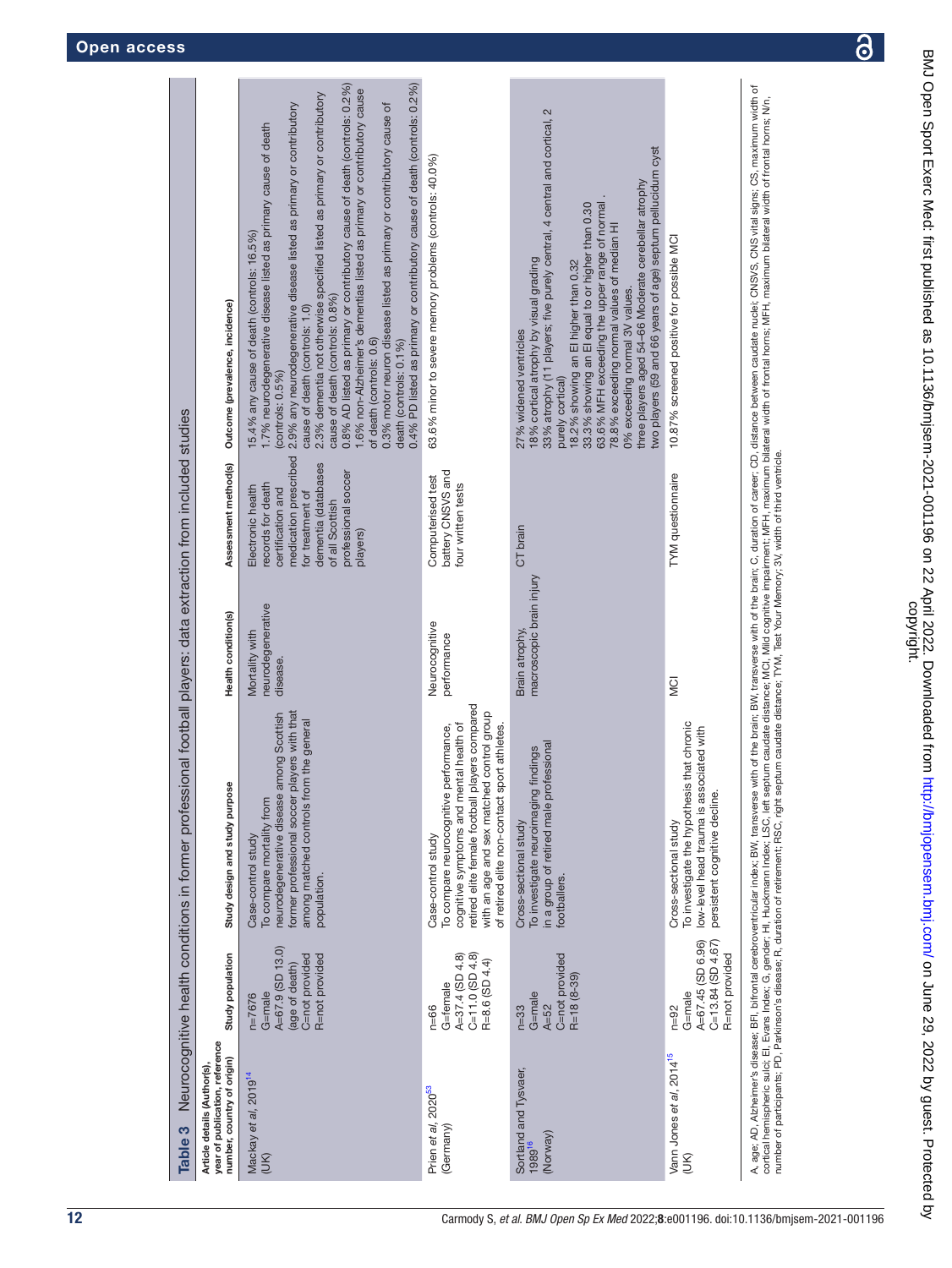in sports medicine research where females are underrepresented.[59 60](#page-14-45) There is increasing professionalism and interest in women's football, and efforts should be made to better understand sex-specific issues experienced by retired female professional footballers.

Additional studies which focus on assessing the presence of OA in retired female professional footballers are required, and the impact this has on quality of life and other important health outcomes may be needed. No studies were identified which assessed the prevalence of hip OA in female athletes, and this may provide useful insight. It is likely that the type of frequency and timing of mental health symptoms faced by retired female professional footballers differs from that of males, and subsequently this may influence the approach to provision of mental health support for females during and after their careers. Only one study included in this scoping review explored mental health symptoms in retired professional female footballers, and the findings from this study warrant further investigation.

There is emerging evidence to suggest women are more at risk of concussion than men, and that current genderneutral return to play guidelines may not sufficiently consider gender differences. $61$  Additionally, women are believed to be more at risk of neurocognitive disease than men.<sup>[62](#page-15-6)</sup> With this in mind, urgent studies are required to assess the risk of neurocognitive disease in retired female footballers and to improve the management of concussion in the Women's game.

Last, there is a better understanding of the relationship between menstrual cycle and performance in female footballers[.27](#page-14-8) Our search could not identify any studies which examined the effects of a career in football on long-term reproductive health, and future studies of this nature may provide useful information which can improve the health of female footballers during and after their career.

### Duty of care and after career consultation

Our scoping review does provide insights into health conditions encountered by retired professional footballers which may pave the way for interventions during and after a player's career in order to mitigate risk. Through understanding the common health conditions encountered by professional footballers in retirement, we may be better placed to intervene proactively during and after their career. The specific interventions which may benefit retired footballers has yet to be established, although they may include initiatives such as improvements in the management of concussion, injury prevention programmes, workload monitoring and a better understanding of surgical options for injuries during a player's career. $63$  A wide range of stakeholders have a duty to protect the long-term health of footballers, and this can likely be achieved without detracting from the spectacle of football.<sup>[64](#page-15-8)</sup>

Plausible interventions for retired players after their careers may include lifestyle education (eg, for improved mental and cardiovascular health) or the GLA:D

programme for  $OA<sup>21 65</sup>$  There are growing calls for footballers to undergo a formal process on retirement in order to identify current health issues, signpost them to available resources and mitigate risk against future disease.<sup>21 64</sup> Recently, an after career consultation (ACC) was developed in order to empower the sustainable physical, mental and social health and the quality of life of retired professional footballers[.21](#page-14-4) The ACC focusses on (among other aspects) musculoskeletal health, mental health, cardiovascular health and neurocognitive health. This review has identified that mental health problems such as anxiety and depression are as common among retired footballers as in the general population. However, retired footballers may be more at risk of issues during the transition to retirement which suggest that the timing of the ACC may be important.<sup>50 52</sup> Through proactive support and intervention, the effects of a high prevalence of OA and pain medication usage among retired professional footballers may be reduced. It would also provide an opportunity for retired footballers to discuss any concerns they may have with respect to their longterm neurocognitive health. The ACC has primarily been developed for retired male professional footballers, and this review has highlighted that despite the limited research into retired female professional footballers, a female-specific protocol is warranted.

### Strengths and limitations

This is the first scoping review to investigate the common health conditions encountered by retired professional footballers. Studies were included from 16 different countries, which indicates the limited breadth of the available data. Socioeconomic and cultural factors are likely to influence health outcomes for retired professional footballers, and in this context, studies performed in retired professional footballers from a broader range of countries would deliver a more accurate impression of the health conditions experienced by retired professional footballers. This, in turn, may improve the specificity of the health guidance that retired professional footballers receive.

The health categories emphasised during this review were chosen in order to ensure the most frequent conditions associated with retired football players were captured, although it is not unreasonable to consider that other categories or subcategories may have been worth exploring (eg, problem gambling). Given the composition of the research team, it was decided that only studies written in English, Dutch or French would be included for analysis. The impact of such language exclusion, and the omission of grey literature, is that the number of potentially excluded but relevant publications is estimated, but not known.

Scoping reviews do not formally assess the methodological quality of individual studies, and the risk of bias was not appraised systematically in this review. The interpretation of studies and their significance was assessed according to the expertise of the authors for discussion. The impact of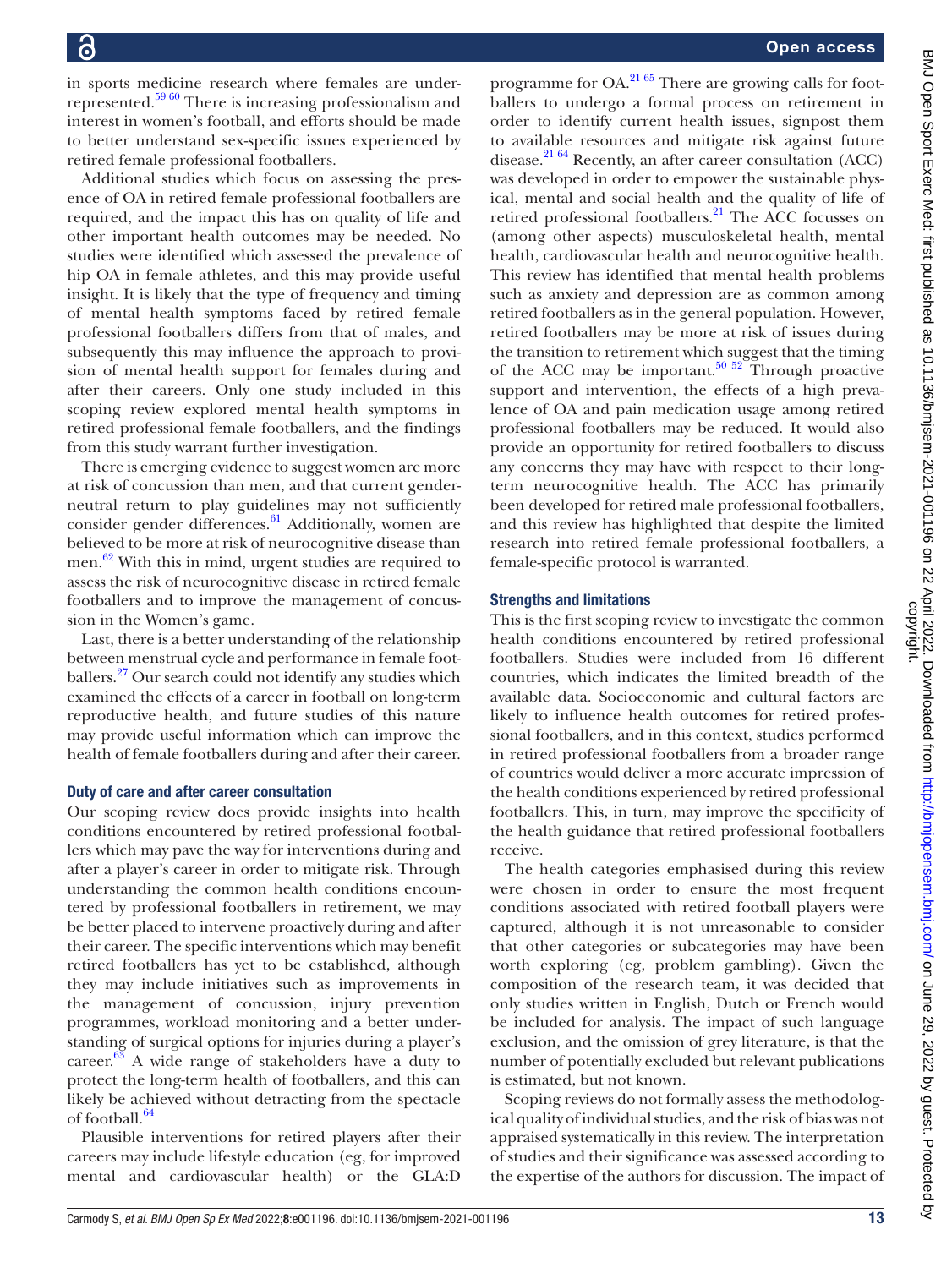this approach is that caution should be exercised when interpreting the significance of the incidence and prevalence of the included studies, as their reported rates may not be truly reflective of health conditions among retired professional footballers. A high number of studies included in this review were cross-sectional in nature, which makes interpreting the temporal relationship between exposure and health outcomes difficult. The definition of 'professional footballer' may have differed between studies, and not all studies included key data such as duration of career and time since retirement. Additionally, there were little data provided on playing positions, nationalities, career earnings or ethnicity—all of which may have provided improved insight into the findings. Small sample sizes and poorly matched control groups in some studies may have introduced potential errors in interpretation.

Future research examining health conditions among retired male and female professional footballers should include relevant injury history, career duration, time since retirement, playing position as well as any socioeconomic factors which may confound the findings (eg, current occupational status). A consistent definition of 'professional footballer' in studies is also required, for example, a retired professional footballer is defined as an individual who is remunerated for devoting several hours in all/most days (exceeding the time allocated to other types of professional or leisure activities) to playing football, and in which they competed in the highest or second highest national league.

### **CONCLUSION**

A career in professional football is likely to confer longterm health benefits associated with physical activity. This scoping review, the first of its kind, has highlighted that musculoskeletal and neurocognitive conditions are relatively prevalent among retired professional footballers. Additionally, mental health symptoms exist among retired professional footballers, and they may be more vulnerable during the transition to retirement. Very few studies exist exploring health outcomes in retired female professional footballers, and considering the rapid growth in participation and interest in women's football, efforts should be made to understand long-term health outcomes for female footballers. A wide range of stakeholders have a duty to protect the long-term health of professional footballers during and after their career. Potential interventions during a player's career may include injury prevention measures, improved concussion care, better surgical decision-making and workload monitoring.

### Author affiliations

<sup>1</sup> Amsterdam UMC location University of Amsterdam, Orthopedic Surgery, Meibergdreef 9, Amsterdam, The Netherlands

<sup>2</sup>Medical Department, Chelsea Football Club, London, UK

<sup>3</sup>Medical Department, Fédération Internationale de Football Association (FIFA), Zurich, Switzerland

4 Amsterdam Movement Sciences, Sports, Ageing & Vitality, Amsterdam, The

Я

5 Academic Center for Evidence based Sports medicine (ACES), Amsterdam, The **Netherlands** 

6 Amsterdam Collaboration on Health & Safety in Sports (ACHSS), AMC/VUmc IOC Research Center, Amsterdam, The Netherlands

<sup>7</sup> Section Sports Medicine, University of Pretoria, Pretoria, South Africa 8 Football Players Worldwide (FIFPRO), Hoofddorp, The Netherlands

Twitter Vincent Gouttebarge [@VGouttebarge](https://twitter.com/VGouttebarge)

**Netherlands** 

Contributors All coauthors contributed to this manuscript. KA developed the search strategy in conjunction with VG and SC. SC wrote the initial draft of the manuscript, with AM, KA, GK and VG all contributing to subsequent iterations. The final manuscript was agreed and approved by all authors prior to submission.

Funding The authors have not declared a specific grant for this research from any funding agency in the public, commercial or not-for-profit sectors.

Competing interests None declared.

Patient consent for publication Not applicable.

Ethics approval Not applicable.

Provenance and peer review Not commissioned; externally peer reviewed.

Supplemental material This content has been supplied by the author(s). It has not been vetted by BMJ Publishing Group Limited (BMJ) and may not have been peer-reviewed. Any opinions or recommendations discussed are solely those of the author(s) and are not endorsed by BMJ. BMJ disclaims all liability and responsibility arising from any reliance placed on the content. Where the content includes any translated material, BMJ does not warrant the accuracy and reliability of the translations (including but not limited to local regulations, clinical guidelines, terminology, drug names and drug dosages), and is not responsible for any error and/or omissions arising from translation and adaptation or otherwise.

Open access This is an open access article distributed in accordance with the Creative Commons Attribution Non Commercial (CC BY-NC 4.0) license, which permits others to distribute, remix, adapt, build upon this work non-commercially, and license their derivative works on different terms, provided the original work is properly cited, appropriate credit is given, any changes made indicated, and the use is non-commercial. See:<http://creativecommons.org/licenses/by-nc/4.0/>.

### ORCID iDs

Sean Carmody <http://orcid.org/0000-0001-8683-5532> Vincent Gouttebarge <http://orcid.org/0000-0002-0126-4177>

### REFERENCES

- <span id="page-13-0"></span>1 Garatachea N, Santos-Lozano A, Sanchis-Gomar F, *et al*. Elite athletes live longer than the general population: a meta-analysis. *[Mayo Clin Proc](http://dx.doi.org/10.1016/j.mayocp.2014.06.004)* 2014;89:1195–200.
- 2 Antero-Jacquemin J, Pohar-Perme M, Rey G, *et al*. The heart of the matter: years-saved from cardiovascular and cancer deaths in an elite athlete cohort with over a century of follow-up. *[Eur J Epidemiol](http://dx.doi.org/10.1007/s10654-018-0401-0)* 2018;33:531–43.
- <span id="page-13-1"></span>3 Fernandes GS, Parekh SM, Moses J, *et al*. Prevalence of knee pain, radiographic osteoarthritis and arthroplasty in retired professional footballers compared with men in the general population: a crosssectional study. *[Br J Sports Med](http://dx.doi.org/10.1136/bjsports-2017-097503)* 2018;52:678–83.
- <span id="page-13-4"></span>4 Drawer S, Fuller CW. Propensity for osteoarthritis and lower limb joint pain in retired professional soccer players. *[Br J Sports Med](http://dx.doi.org/10.1136/bjsm.35.6.402)* 2001;35:402–8.
- <span id="page-13-6"></span>5 Arliani GG, Astur DC, Yamada RKF, *et al*. Early osteoarthritis and reduced quality of life after retirement in former professional soccer players. *[Clinics](http://dx.doi.org/10.6061/clinics/2014(09)03)* 2014;69:589–94.
- 6 Kuijt M-TK, Inklaar H, Gouttebarge V, *et al*. Knee and ankle osteoarthritis in former elite soccer players: a systematic review of the recent literature. *[J Sci Med Sport](http://dx.doi.org/10.1016/j.jsams.2012.02.008)* 2012;15:480–7.
- <span id="page-13-5"></span>7 Prien A, Boudabous S, Junge A, *et al*. Every second retired elite female football player has MRI evidence of knee osteoarthritis before age 50 years: a cross-sectional study of clinical and MRI outcomes. *[Knee Surg Sports Traumatol Arthrosc](http://dx.doi.org/10.1007/s00167-019-05560-w)* 2020;28:353–62.
- <span id="page-13-2"></span>8 Gouttebarge V, Aoki H, Kerkhoffs G. Symptoms of common mental disorders and adverse health behaviours in male professional soccer players. *[J Hum Kinet](http://dx.doi.org/10.1515/hukin-2015-0130)* 2015;49:277–86.
- <span id="page-13-3"></span>9 Gouttebarge V, Frings-Dresen MHW, Sluiter JK. Mental and psychosocial health among current and former professional footballers. *[Occup Med](http://dx.doi.org/10.1093/occmed/kqu202)* 2015;65:190–6.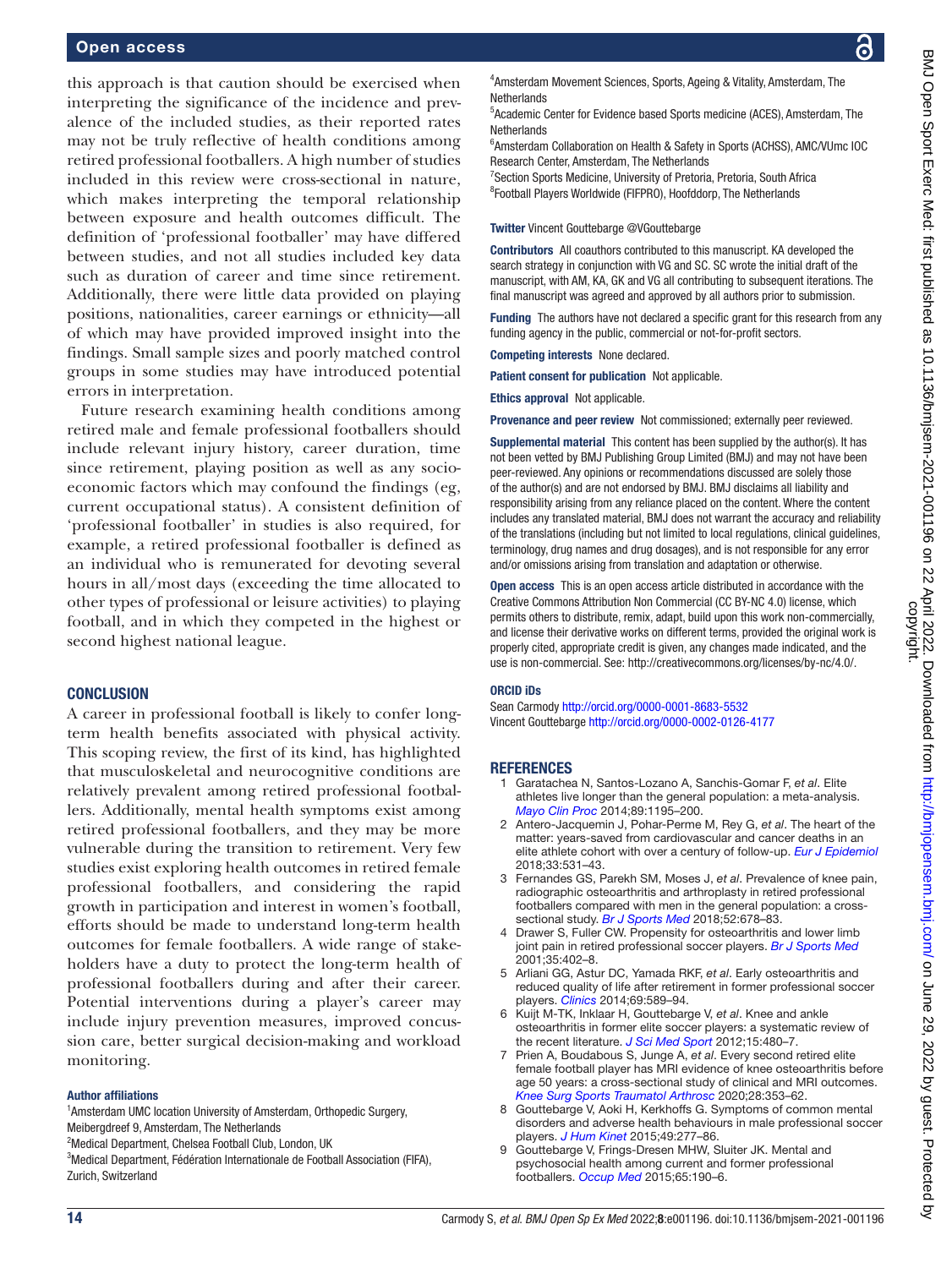- <span id="page-14-31"></span>10 Fernandes GS, Parekh SM, Moses J, *et al*. Depressive symptoms and the general health of retired professional footballers compared with the general population in the UK: a case-control study. *[BMJ](http://dx.doi.org/10.1136/bmjopen-2019-030056)  [Open](http://dx.doi.org/10.1136/bmjopen-2019-030056)* 2019;9:e030056.
- <span id="page-14-36"></span>11 van Ramele S, Aoki H, Kerkhoffs GMMJ, *et al*. Mental health in retired professional football players: 12-month incidence, adverse life events and support. *[Psychol Sport Exerc](http://dx.doi.org/10.1016/j.psychsport.2016.10.009)* 2017;28:85–90.
- <span id="page-14-32"></span>12 Russell ER, McCabe T, Mackay DF, *et al*. Mental health and suicide in former professional soccer players. *[J Neurol Neurosurg Psychiatry](http://dx.doi.org/10.1136/jnnp-2020-323315)* 2020;91:1256–60.
- <span id="page-14-30"></span>13 Kilic Özgür, Aoki H, Haagensen R, *et al*. Symptoms of common mental disorders and related stressors in Danish professional football and handball. *[Eur J Sport Sci](http://dx.doi.org/10.1080/17461391.2017.1381768)* 2017;17:1328–34.
- <span id="page-14-0"></span>14 Mackay DF, Russell ER, Stewart K, *et al*. Neurodegenerative disease mortality among former professional soccer players. *[N Engl J Med](http://dx.doi.org/10.1056/NEJMoa1908483)* 2019;381:1801–8.
- <span id="page-14-38"></span>15 Vann Jones SA, Breakey RW, Evans PJ. Heading in football, longterm cognitive decline and dementia: evidence from screening retired professional footballers. *[Br J Sports Med](http://dx.doi.org/10.1136/bjsports-2013-092758)* 2014;48:159–61.
- <span id="page-14-39"></span>16 Sortland O, Tysvaer AT. Brain damage in former association football players. An evaluation by cerebral computed tomography. *[Neuroradiology](http://dx.doi.org/10.1007/BF00342029)* 1989;31:44–8.
- <span id="page-14-1"></span>17 Hawkins RD, Hulse MA, Wilkinson C, *et al*. The association football medical research programme: an audit of injuries in professional football. *[Br J Sports Med](http://dx.doi.org/10.1136/bjsm.35.1.43)* 2001;35:43–7.
- <span id="page-14-2"></span>18 Gouttebarge V, Aoki H, Kerkhoffs GMMJ. Lower extremity osteoarthritis is associated with lower health-related quality of life among retired professional footballers. *[Phys Sportsmed](http://dx.doi.org/10.1080/00913847.2018.1451718)* 2018;46:471–6.
- 19 Mobasheri A, Rayman MP, Gualillo O, *et al*. The role of metabolism in the pathogenesis of osteoarthritis. *[Nat Rev Rheumatol](http://dx.doi.org/10.1038/nrrheum.2017.50)* 2017;13:302–11.
- <span id="page-14-3"></span>20 Gervis M, Pickford H, Hau T. Professional Footballers' Association Counselors' Perceptions of the Role Long-Term Injury Plays in Mental Health Issues Presented by Current and Former Players. *[J](http://dx.doi.org/10.1123/jcsp.2018-0049)  [Clin Sport Psychol](http://dx.doi.org/10.1123/jcsp.2018-0049)* 2019;13:451–68.
- <span id="page-14-4"></span>21 Gouttebarge V, Goedhart E, Kerkhoffs G. Empowering the health of retired professional footballers: the systematic development of an after career consultation and its feasibility. *[BMJ Open Sport Exerc](http://dx.doi.org/10.1136/bmjsem-2018-000466)  [Med](http://dx.doi.org/10.1136/bmjsem-2018-000466)* 2018;4:e000466.
- <span id="page-14-5"></span>22 Cunningham J, Broglio SP, O'Grady M, *et al*. History of sportrelated concussion and long-term clinical cognitive health outcomes in retired athletes: a systematic review. *[J Athl Train](http://dx.doi.org/10.4085/1062-6050-297-18)* 2020;55:132–58.
- 23 Manley G, Gardner AJ, Schneider KJ, *et al*. A systematic review of potential long-term effects of sport-related concussion. *[Br J Sports](http://dx.doi.org/10.1136/bjsports-2017-097791)  [Med](http://dx.doi.org/10.1136/bjsports-2017-097791)* 2017;51:969–77.
- 24 Lehman EJ, Hein MJ, Baron SL, *et al*. Neurodegenerative causes of death among retired National football League players. *[Neurology](http://dx.doi.org/10.1212/WNL.0b013e31826daf50)* 2012;79:1970–4.
- <span id="page-14-6"></span>25 Gouttebarge V. Is the call to reduce heading exposure in professional football to prevent dementia evidence-based? *[BMJ Open Sport](http://dx.doi.org/10.1136/bmjsem-2021-001076)  [Exerc Med](http://dx.doi.org/10.1136/bmjsem-2021-001076)* 2021;7:e001076.
- <span id="page-14-7"></span>26 Gouttebarge V, Ahmad I, Iqbal Z, *et al*. Concussion in European professional football: a view of team physicians. *[BMJ Open Sport](http://dx.doi.org/10.1136/bmjsem-2021-001086)  [Exerc Med](http://dx.doi.org/10.1136/bmjsem-2021-001086)* 2021;7:e001086.
- <span id="page-14-8"></span>27 McNulty KL, Elliott-Sale KJ, Dolan E, *et al*. The effects of menstrual cycle phase on exercise performance in eumenorrheic women: a systematic review and meta-analysis. *[Sports Med](http://dx.doi.org/10.1007/s40279-020-01319-3)* 2020;50:1813–27.
- <span id="page-14-9"></span>28 Bruinvels G, Burden RJ, McGregor AJ, *et al*. Sport, exercise and the menstrual cycle: where is the research? *[Br J Sports Med](http://dx.doi.org/10.1136/bjsports-2016-096279)* 2017;51:487–8.
- <span id="page-14-10"></span>29 PRISMA. Extension: Prisma for scoping reviews, 2018. Available: <http://www.prisma-statement.org/Extensions/ScopingReviews>
- 30 Peters MDJ GC, McInerney P, Munn Z. Chapter 11: Scoping reviews (2020 version). In: Aromataris EMZ, ed. *JBI manual for evidence synthesis*, 2020: 406–51.
- <span id="page-14-17"></span>31 Chantraine A. Knee joint in soccer players: osteoarthritis and axis deviation. *[Med Sci Sports Exerc](http://dx.doi.org/10.1249/00005768-198508000-00005)* 1985;17:434–9.
- <span id="page-14-18"></span>32 Elleuch MH, Guermazi M, Mezghanni M, *et al*. Knee osteoarthritis in 50 former top-level soccer players: a comparative study. *[Ann](http://dx.doi.org/10.1016/j.annrmp.2008.01.003)  [Readapt Med Phys](http://dx.doi.org/10.1016/j.annrmp.2008.01.003)* 2008;51:174–8.
- <span id="page-14-19"></span>33 Iosifidis MI, Tsarouhas A, Fylaktou A. Lower limb clinical and radiographic osteoarthritis in former elite male athletes. *[Knee Surg](http://dx.doi.org/10.1007/s00167-014-3047-9)  [Sports Traumatol Arthrosc](http://dx.doi.org/10.1007/s00167-014-3047-9)* 2015;23:2528–35.
- <span id="page-14-12"></span>34 Kettunen JA, Kujala UM, Räty H, *et al*. Jumping height in former elite athletes. *[Eur J Appl Physiol Occup Physiol](http://dx.doi.org/10.1007/s004210050495)* 1999;79:197–201.
- <span id="page-14-20"></span>35 Kettunen JA, Kujala UM, Kaprio J, *et al*. Lower-limb function among former elite male athletes. *[Am J Sports Med](http://dx.doi.org/10.1177/03635465010290010801)* 2001;29:2–8.
- <span id="page-14-21"></span>36 Klünder KB, Rud B, Hansen J. Osteoarthritis of the hip and knee joint in retired football players. *[Acta Orthop Scand](http://dx.doi.org/10.3109/17453678008990896)* 1980;51:925–7.
- <span id="page-14-22"></span>37 Koch M, Klügl M, Frankewycz B, *et al*. Football-related injuries are the major reason for the career end of professional male football players. *[Knee Surg Sports Traumatol Arthrosc](http://dx.doi.org/10.1007/s00167-021-06684-8)* 2021;29:3560–8.
- <span id="page-14-23"></span>38 Krajnc Z, Vogrin M, Recnik G, *et al*. Increased risk of knee injuries and osteoarthritis in the non-dominant leg of former professional football players. *[Wien Klin Wochenschr](http://dx.doi.org/10.1007/s00508-010-1341-1)* 2010;122(Suppl 2):40–3.
- <span id="page-14-24"></span>39 Kujala UM, Kaprio J, Sarna S. Osteoarthritis of weight bearing joints of lower limbs in former élite male athletes. *[BMJ](http://dx.doi.org/10.1136/bmj.308.6923.231)* 1994;308:231–4.
- <span id="page-14-25"></span>40 Kujala UM, Kettunen J, Paananen H, *et al*. Knee osteoarthritis in former runners, soccer players, weight lifters, and shooters. *[Arthritis](http://dx.doi.org/10.1002/art.1780380413)  [Rheum](http://dx.doi.org/10.1002/art.1780380413)* 1995;38:539–46.
- <span id="page-14-11"></span>41 Lv H, Chen W, Yuwen P, *et al*. Multivariate analysis of factors related to radiographic knee osteoarthritis based on the comparison between football players and matched nonsportsmen. *[Int Orthop](http://dx.doi.org/10.1007/s00264-018-3797-y)* 2018;42:519–27.
- <span id="page-14-27"></span>42 Paxinos O, Karavasili A, Delimpasis G, *et al*. Prevalence of knee osteoarthritis in 100 Athletically active veteran soccer players compared with a matched group of 100 military personnel. *[Am J](http://dx.doi.org/10.1177/0363546516629648)  [Sports Med](http://dx.doi.org/10.1177/0363546516629648)* 2016;44:1447–54.
- <span id="page-14-28"></span>43 Turner AP, Barlow JH, Heathcote-Elliott C. Long term health impact of playing professional football in the United Kingdom. *[Br J Sports](http://dx.doi.org/10.1136/bjsm.34.5.332)  [Med](http://dx.doi.org/10.1136/bjsm.34.5.332)* 2000;34:332–6.
- <span id="page-14-16"></span>44 Armenis E, Pefanis N, Tsiganos G, *et al*. Osteoarthritis of the ankle and foot complex in former Greek soccer players. *[Foot Ankle Spec](http://dx.doi.org/10.1177/1938640011422595)* 2011;4:338–43.
- <span id="page-14-26"></span>45 Paget LDA, Aoki H, Kemp S, *et al*. Ankle osteoarthritis and its association with severe ankle injuries, ankle surgeries and healthrelated quality of life in recently retired professional male football and rugby players: a cross-sectional observational study. *[BMJ Open](http://dx.doi.org/10.1136/bmjopen-2020-036775)* 2020;10:e036775.
- <span id="page-14-13"></span>46 Oztürk A, Ozkan Y, Ozdemir RM, *et al*. Radiographic changes in the lumbar spine in former professional football players: a comparative and matched controlled study. *[Eur Spine J](http://dx.doi.org/10.1007/s00586-007-0535-3)* 2008;17:136–41.
- <span id="page-14-14"></span>47 Sortland O, Tysvaer AT, Storli OV. Changes in the cervical spine in association football players. *[Br J Sports Med](http://dx.doi.org/10.1136/bjsm.16.2.80)* 1982;16:80–4.
- <span id="page-14-15"></span>48 Prien A, Prinz B, Dvořák J, *et al*. Health problems in former elite female football players: prevalence and risk factors. *[Scand J Med](http://dx.doi.org/10.1111/sms.12747)  [Sci Sports](http://dx.doi.org/10.1111/sms.12747)* 2017;27:1404–10.
- <span id="page-14-29"></span>49 Tveit M, Rosengren BE, Nilsson Jan-Åke, *et al*. Former male elite athletes have a higher prevalence of osteoarthritis and arthroplasty in the hip and knee than expected. *[Am J Sports Med](http://dx.doi.org/10.1177/0363546511429278)* 2012;40:527–33.
- <span id="page-14-35"></span>50 Gouttebarge V, Aoki H, Verhagen E, *et al*. Are level of education and employment related to symptoms of common mental disorders in current and retired professional footballers? *[Asian J Sports Med](http://dx.doi.org/10.5812/asjsm.28447)* 2016;7:1–6.
- <span id="page-14-34"></span>51 Gouttebarge V, Aoki H, Lambert M, *et al*. A history of concussions is associated with symptoms of common mental disorders in former male professional athletes across a range of sports. *[Phys Sportsmed](http://dx.doi.org/10.1080/00913847.2017.1376572)* 2017;45:443–9.
- <span id="page-14-33"></span>52 Prinz B, Dvořák J, Junge A. Symptoms and risk factors of depression during and after the football career of elite female players. *[BMJ Open Sport Exerc Med](http://dx.doi.org/10.1136/bmjsem-2016-000124)* 2016;2:e000124.
- <span id="page-14-37"></span>53 Prien A, Feddermann-Demont N, Verhagen E, *et al*. Neurocognitive performance and mental health of retired female football players compared to non-contact sport athletes. *[BMJ Open Sport Exerc](http://dx.doi.org/10.1136/bmjsem-2020-000952)  [Med](http://dx.doi.org/10.1136/bmjsem-2020-000952)* 2020;6:e000952.
- <span id="page-14-40"></span>54 Industrial Injuries Advisory Council. Osteoarthritis of the knee in professional football players: position paper 44, 2020. Available: [https://www.gov.uk/government/publications/osteoarthritis-of](https://www.gov.uk/government/publications/osteoarthritis-of-the-knee-in-professional-football-players-iiac-position-paper-44/osteoarthritis-of-the-knee-in-professional-football-players-position-paper-44)[the-knee-in-professional-football-players-iiac-position-paper-44/](https://www.gov.uk/government/publications/osteoarthritis-of-the-knee-in-professional-football-players-iiac-position-paper-44/osteoarthritis-of-the-knee-in-professional-football-players-position-paper-44) [osteoarthritis-of-the-knee-in-professional-football-players-position](https://www.gov.uk/government/publications/osteoarthritis-of-the-knee-in-professional-football-players-iiac-position-paper-44/osteoarthritis-of-the-knee-in-professional-football-players-position-paper-44)[paper-44](https://www.gov.uk/government/publications/osteoarthritis-of-the-knee-in-professional-football-players-iiac-position-paper-44/osteoarthritis-of-the-knee-in-professional-football-players-position-paper-44)
- <span id="page-14-41"></span>55 Zhang Y, Jordan JM. Epidemiology of osteoarthritis. *[Clin Geriatr Med](http://dx.doi.org/10.1016/j.cger.2010.03.001)* 2010;26:355–69.
- <span id="page-14-42"></span>56 National Clinical Guideline Centre (UK). *Osteoarthritis: care and management in adults*. London: National Institute for Health and Care Excellence (UK), 2014. [https://cks.nice.org.uk/topics/](https://cks.nice.org.uk/topics/osteoarthritis/diagnosis/diagnosis/) [osteoarthritis/diagnosis/diagnosis/](https://cks.nice.org.uk/topics/osteoarthritis/diagnosis/diagnosis/)
- <span id="page-14-43"></span>57 Gouttebarge V, Aoki H, Kerkhoffs GMMJ. Knee osteoarthritis in professional football is related to severe knee injury and knee surgery. *[Inj Epidemiol](http://dx.doi.org/10.1186/s40621-018-0157-8)* 2018;5:26.
- <span id="page-14-44"></span>58 National Clinical Guideline Centre (UK). *Mental health*. London: National Institute for Health and Care Excellence (UK), 2021. [https://](https://cks.nice.org.uk/specialities/mental-health/) [cks.nice.org.uk/specialities/mental-health/](https://cks.nice.org.uk/specialities/mental-health/)
- <span id="page-14-45"></span>59 Costello JT, Bieuzen F, Bleakley CM. Where are all the female participants in sports and exercise medicine research? *[Eur J Sport](http://dx.doi.org/10.1080/17461391.2014.911354)  [Sci](http://dx.doi.org/10.1080/17461391.2014.911354)* 2014;14:847–51.
- 60 Kryger KO, Wang A M, *et al*. Research on women's football: a scoping review, Science and Medicine in Football 2021.

 $\overline{q}$